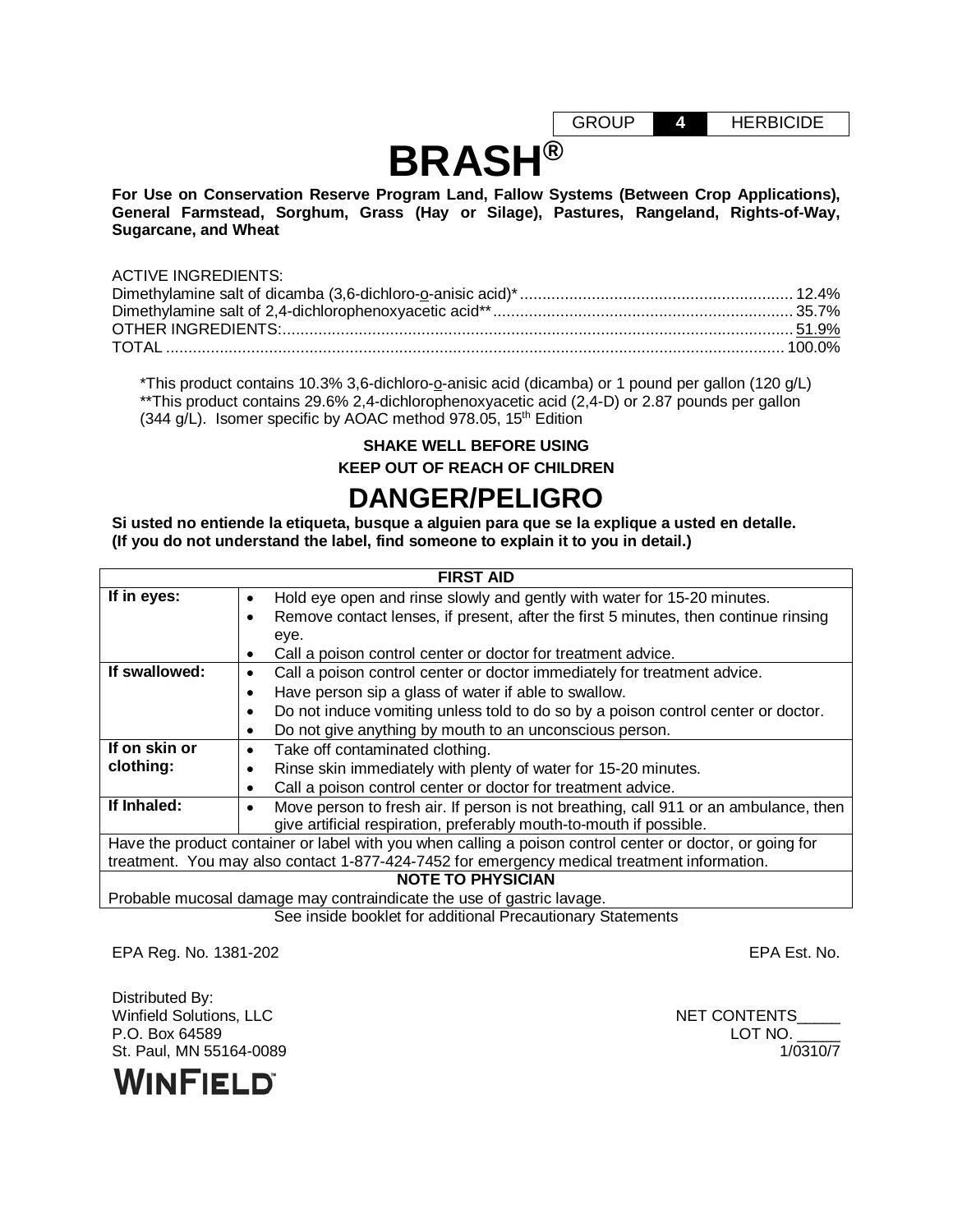#### **PRECAUTIONARY STATEMENTS HAZARDS TO HUMANS AND DOMESTIC ANIMALS DANGER**

Corrosive. Causes irreversible eye damage. Do not get in eyes or on clothing. Harmful if swallowed or absorbed through skin. Avoid contact with skin.

## **PERSONAL PROTECTIVE EQUIPMENT (PPE)**

Some of the materials that are chemical-resistant to this product are butyl rubber > 14 mils, or natural rubber > 14 mils, or neoprene rubber > 14 mils or nitrile rubber > 14 mils. If you want more options, follow the instructions for category A on an EPA chemical-resistance category selection chart.

All mixers, loaders, applicators, flaggers, and other handlers must wear:

- Long-sleeved shirt and long pants
- Chemical-resistant gloves (except for applicators using groundboom equipment, pilots and flaggers)
- Shoes plus socks
- Protective eyewear

- Chemical-resistant apron when mixing or loading, cleaning up spills or equipment, or otherwise exposed to the concentrate.

See engineering controls for additional requirements and exceptions.

Discard clothing or other absorbent materials that have been drenched or heavily contaminated with this product's concentrate. Do not reuse them.

Follow manufacturer's instructions for cleaning/maintaining PPE. If no such instructions for washables exist, use detergent and hot water. Keep and wash PPE separately from other laundry. After each day of use, clothing or PPE must not be reused until it has been cleaned.

## **Engineering Controls Statements:**

When handlers use enclosed cabs or aircraft in a manner that meets the requirements listed in the Worker Protection Standard (WPS) for agricultural pesticides [40 CFR 170.240(d)(4-6)], the handler PPE requirements may be reduced or modified as specified in the WPS.

Pilots must use cockpits in a manner that meets the requirements listed in the Worker Protection Standard (WPS) for agricultural pesticides [40 CFR 170.240(d)(4-6)].

#### **USER SAFETY RECOMMENDATIONS**

Users should:

Wash hands before eating, drinking, chewing gum, using tobacco or using the toilet.

Remove clothing/PPE immediately if pesticide gets inside. Then wash thoroughly and put on clean clothing.

Remove PPE immediately after handling this product. Wash the outside of gloves before removing. As soon as possible, wash thoroughly and change into clean clothing.

## **ENVIRONMENTAL HAZARDS**

This product is toxic to fish and aquatic invertebrates. Do not apply directly to water, to areas where surface water is present, or to intertidal areas below the mean high water mark. Drift and runoff may be hazardous to aquatic organisms in water adjacent to treated areas. Do not contaminate water when disposing of equipment washwaters or rinsate.

This chemical has properties and characteristics associated with chemicals detected in groundwater. The use of this chemical in areas where soils are permeable, particularly where the water table is shallow,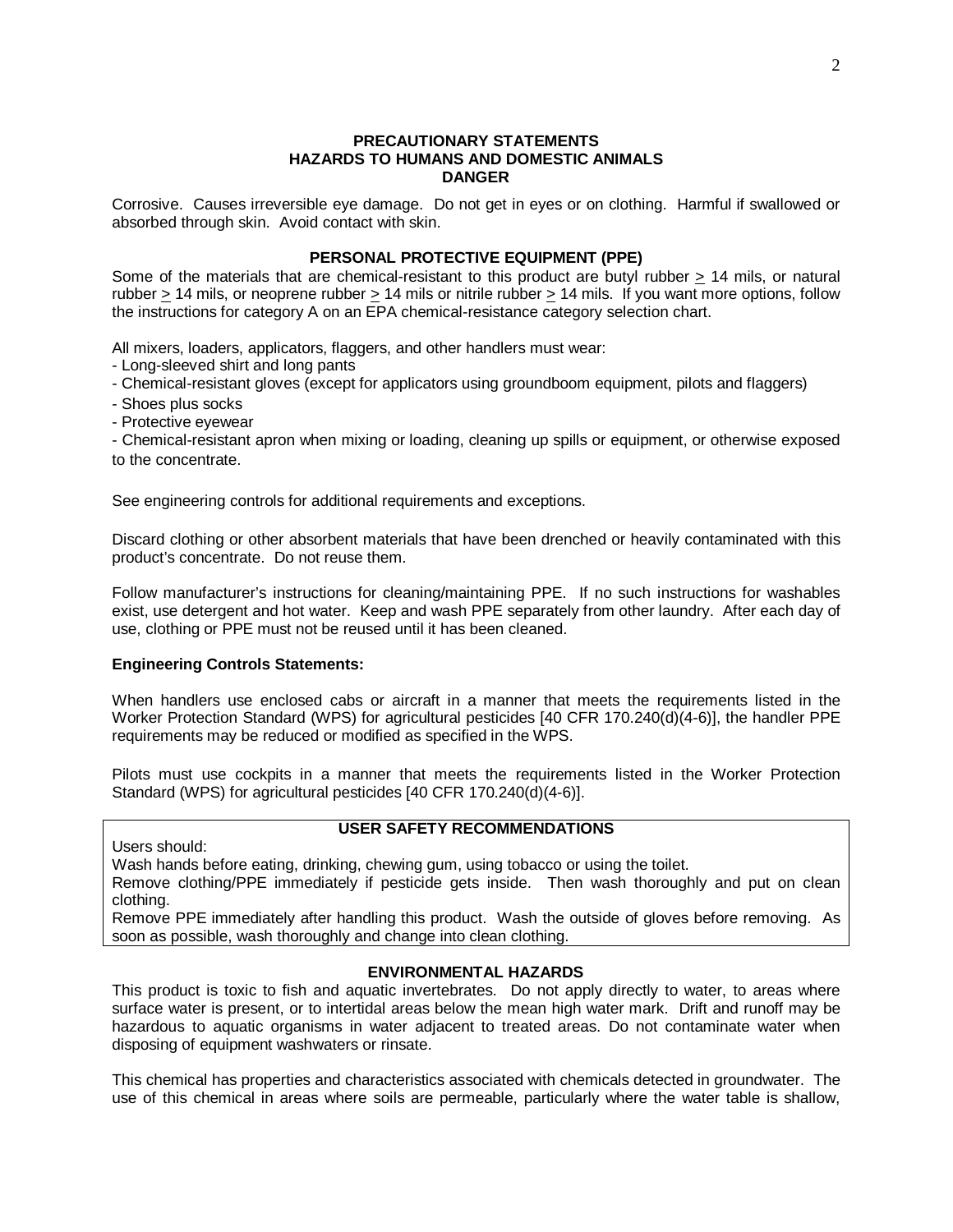may result in groundwater contamination. Application around a cistern or well may result in contamination of drinking water or groundwater.

Most cases of groundwater contamination involving phenoxy herbicides such as 2,4-D have been associated with mixing/loading and disposal sites. Caution should be exercised when handling 2,4-D pesticides at such sites to prevent contamination of groundwater supplies. Use of closed systems for mixing or transferring this pesticide will reduce the probability of spills. Placement of the mixing/loading equipment on an impervious pad to contain spills will help prevent groundwater contamination.

## **DIRECTIONS FOR USE**

It is a violation of Federal Law to use this product in a manner inconsistent with its labeling.

Do not apply this product in a way that will contact workers or other persons, either directly or through drift. Only protected handlers may be in the area during application. For any requirements specific to your State or Tribe, consult the agency responsible for pesticide regulation.

Do not apply this product through any type of irrigation system.

Use of this product in certain portions of California, Oregon, and Washington is subject to the January 22, 2004 Order for injunctive relief in Washington Toxics Coalition, et.al. v. EP, C01-0132C, (W.D. WA). For further information, please refer to: [http://www.epa.gov/espp/litstatus/wtc/index.htm.](http://www.epa.gov/espp/litstatus/wtc/index.htm)

## **AGRICULTURAL USE REQUIREMENTS**

Use this product only in accordance with its labeling and with the Worker Protection Standard, 40 CFR Part 170. This standard contains requirements for the protection of agricultural workers on farms, forests, nurseries, and greenhouses, and handlers of agricultural pesticides. It contains requirements for training, decontamination, notification, and emergency assistance. It also contains specific instructions and exceptions pertaining to the statements on this label about personal protective equipment (PPE) and restricted-entry interval. The requirements in this box only apply to uses of this product that are covered by the Worker Protection Standard.

Do not enter or allow worker entry into treated areas during the restricted entry interval (REI) of 48 hours.

PPE required for early entry to treated areas that is permitted under the Worker Protection Standard and that involves contact with anything that has been treated, such as plants, soil, or water is: coveralls worn over short-sleeve shirt and short pants, chemical-resistant gloves made of any waterproof material, chemical-resistant headgear for overhead exposure, chemical-resistant footwear plus socks, and protective eyewear.

Notify workers of the application by warning them orally and by posting warning signs at entrances to treated areas.

## **STORAGE AND DISPOSAL**

Do not contaminate water, food or feed by storage or disposal.

#### **PESTICIDE STORAGE**

Store in original container in a well-ventilated area separately from fertilizer, feed and foodstuffs. Avoid cross-contamination with other pesticides. Spillage or leakage should be contained and absorbed with clay granules, sawdust, or equivalent material for disposal.

## **PESTICIDE DISPOSAL**

Pesticide wastes are toxic. Triple rinse pesticide from containers and use rinsates in the pesticide application. Improper disposal of excess pesticide, spray mixture, or rinsate, is a violation of Federal Law and may contaminate groundwater. If these wastes cannot be disposed of by use according to label instructions, contact your State Pesticide or Environmental Control Agency, or the Hazardous Waste representative at the nearest EPA Regional Office for guidance.

**CONTAINER DISPOSAL:** Use label language appropriate for container size and type.

**Nonrefillable container.** Do not reuse or refill this container. Clean container promptly after emptying.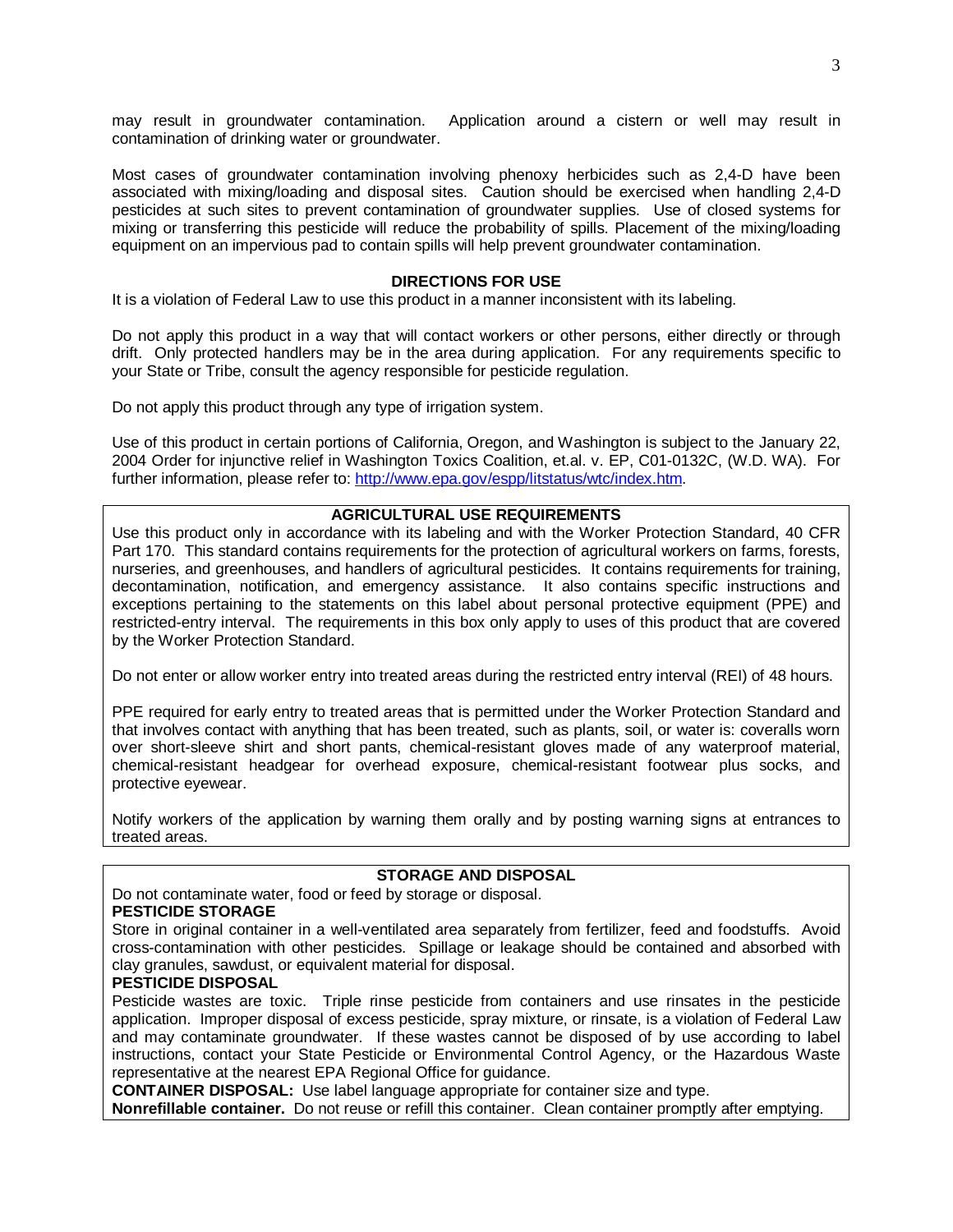**Nonrefillable container equal to or less than 5 gallons.** Triple rinse as follows: Empty the remaining contents into application equipment or a mix tank and drain for 10 seconds after the flow begins to drip. Fill the container 1/4 full with water and recap. Shake for 10 seconds. Pour rinsate into application equipment or a mix tank or store rinsate for later use or disposal. Drain for 10 seconds after the flow begins to drip. Repeat this procedure two more times. Offer for recycling or reconditioning, or puncture and dispose of in a sanitary landfill, or by other procedures approved by state and local authorities, such as burning of plastic containers. If burned, stay out of smoke.

**Nonrefillable container greater than 5 gallons.** Triple rinse as follows: Empty the remaining contents into application equipment or a mix tank. Fill the container  $\frac{1}{4}$  full with water. Replace and tighten closures. Tip container on its side and roll it back and forth, ensuring at least one complete revolution, for 30 seconds. Stand the container on its end and tip it back and forth several times. Turn the container over onto its other end and tip it back and forth several times. Empty the rinsate into application equipment or a mix tank or store rinsate for later use of disposal. Repeat this procedure two more times. Offer for recycling or reconditioning, or puncture and dispose of in a sanitary landfill, or by other procedures approved by state and local authorities, such as burning of plastic containers. If burned, stay out of smoke.

**Refillable container.** Refill this container with pesticide only. Do not reuse this container for any other purpose. Cleaning the container before final disposal is the responsibility of the person disposing of the container. Cleaning before refilling is the responsibility of the refiller. To clean the container before final disposal, empty the remaining contents from this container into application equipment or mix tank. Fill the container about 10 percent full with water. Agitate vigorously or recirculate water with the pump for 2 minutes. Pour or pump rinsate into application equipment or rinsate collection system. Repeat this rinsing procedure two more times. Offer for recycling or reconditioning, or puncture and dispose of in a sanitary landfill, or by other procedures approved by state and local authorities, such as burning of plastic containers. If burned, stay out of smoke.

## **FOR CHEMICAL EMERGENCY: Spill, leak, fire, exposure or accident, call CHEMTREC 1-800-424-9300.**

## **PRODUCT INFORMATION**

BRASH® is a selective postemergence herbicide for controlling a wide spectrum of annual, biennial, and perennial broadleaf weeds and brush in grass forages and selected row crops. BRASH® may be used in/on Conservation Reserve Program Land\*, Fallow Systems (Between Crop Applications)\*, General Farmstead\*, Grain Sorghum, Grass (Hay or Silage), Pastures, Rangeland, Sugarcane, and Wheat.

\*These crops are considered Food/Feed crops only when harvested, grazed or foraged. Otherwise, they are considered as non-Food/Feed uses.

**MODE OF ACTION:** BRASH® contains dicamba and 2,4-D as the active ingredients. BRASH® is readily absorbed by plants through shoot and root uptake, translocates throughout the plant's system, and accumulates in areas of active growth. BRASH® interferes with the plant's growth hormones (auxins) resulting in death of many broadleaf weeds.

## **RESISTANCE MANAGEMENT RECOMMENDATIONS:**

Brash is a Group 4 herbicide. Any weed population may contain or develop plants naturally resistant to Brash and other Group 4 herbicides. Weed species with acquired resistance to Group 4 may eventually dominate the weed population if Group 4 herbicides are used repeatedly in the same field or in successive years as the primary method of control for targeted species. This may result in partial or total loss of control of those species by Brash or other Group 4 herbicides.

To delay herbicide resistance consider:

• Avoiding the consecutive use of Brash or other target site of action Group 4 herbicides that have a similar target site of action, on the same weed species.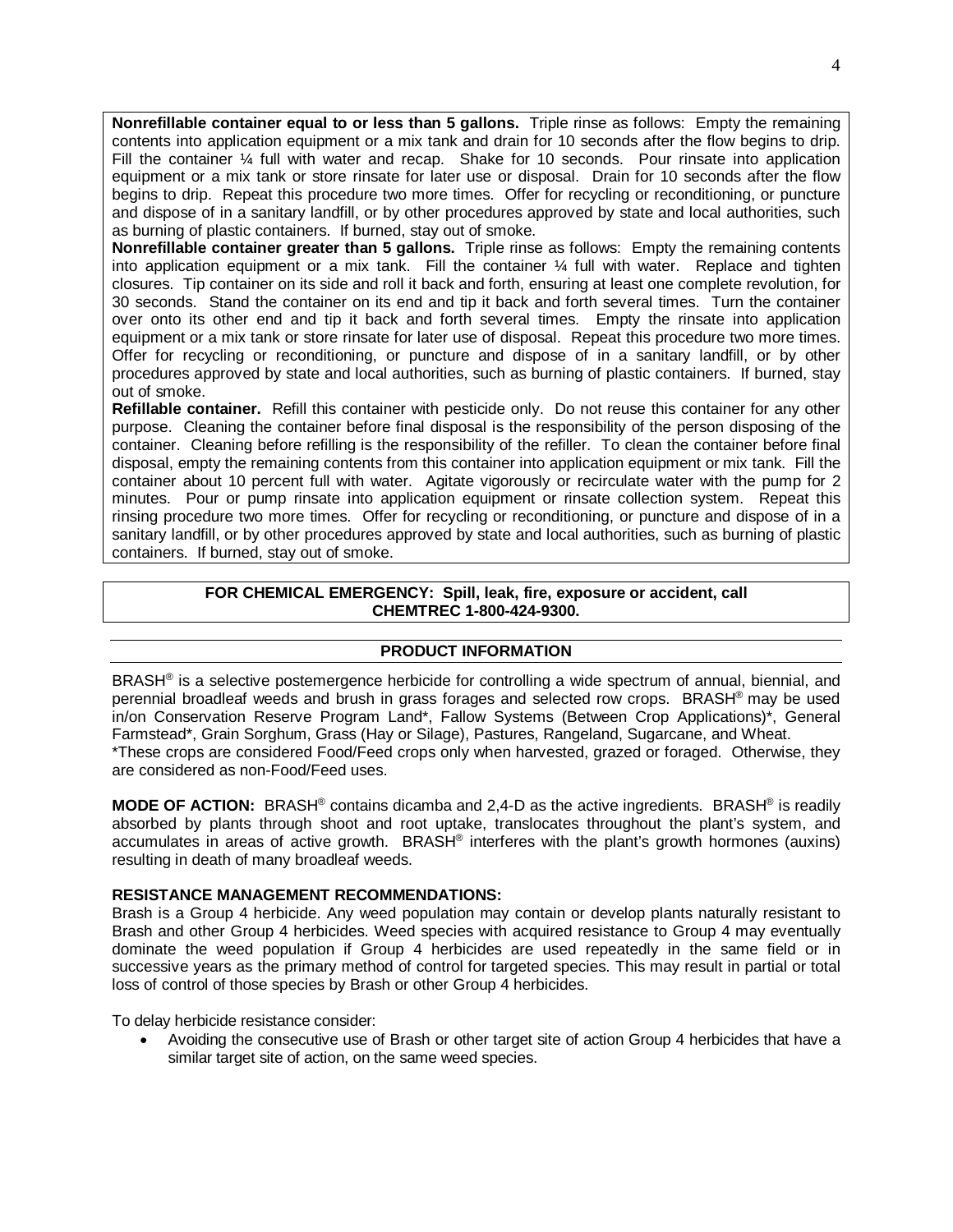- Using tank-mixtures or premixes with herbicides from different target site of action Groups as long as the involved products are all registered for the same use, have different sites of action, and are both effective at the tank mix or prepack rate on the weed(s) of concern.
- Basing herbicide use on a comprehensive IPM program.
- Monitoring treated weed populations for loss of field efficacy.
- Contacting your local extension specialist, certified crop advisors, and/or Winfield Solutions, LLC representative for herbicide resistance management and/or integrated weed management recommendations for specific crops and resistant weed biotypes.

**SPRAY EQUIPMENT CLEANING:** Spray equipment may be cleaned by using a strong detergent or commercial sprayer cleaner according to the manufacturer's directions and then triple rinsing the equipment before and after applying this product.

## **APPLICATION INSTRUCTIONS**

Apply BRASH® at the specified rates and growth stages in the **Annual Weeds** and the **Biennial and Perennial Weeds** rate tables unless instructed differently in the **Food/Feed Crop Specific Information** or **Non-Food/Feed Use-Specific Information** sections of this label. Make applications of BRASH® to actively growing weeds using aerial, broadcast, band, or spot spray applications. BRASH® may be applied using water or sprayable fluid fertilizer as a carrier. For preplant or pre-emergence uses, sprayable fluid fertilizer may be used as the carrier for all crops listed on this label. Postemergence applications with sprayable fluid fertilizer may be made on pasture, hayland, or wheat crops only.

The most effective application rate and timing varies based on the target weed species. In mixed weed populations, the correct rate is determined by the weed species requiring the highest rate. Inadequate control may be observed if application is delayed since weeds may exceed the maximum size stated on this label.

**IRRIGATION:** In irrigated areas, it may be necessary to irrigate before application of BRASH<sup>®</sup> to ensure active weed growth.

**SPRAY COVERAGE:** Ensure weeds are thoroughly covered with spray. Dense leaf canopies may shield smaller weeds and prevent adequate coverage.

## **SPRAY DRIFT MANAGEMENT**

A variety of factors including weather conditions (e.g., wind direction, wind speed, temperature, and relative humidity) and method of application (e.g., ground, aerial, airblast, chemigation) can influence pesticide drift. The applicator must evaluate all factors and make appropriate adjustments when applying this product.

## **Droplet Size**

When applying sprays that contain 2,4-D as the sole active ingredient, or when applying sprays that contain 2,4-D mixed with active ingredients that require a coarse or coarser spray, apply only as a coarse or coarser spray (ASAE standard 572) or a volume mean diameter of 385 microns or greater for spinning atomizer nozzles.

When applying sprays that contain 2,4-D mixed with other active ingredients that require a medium or more fine spray, apply only as a medium or coarser spray (ASAE standard 572) or a volume mean diameter of 300 microns or greater for spinning atomizer nozzles.

## **Wind Speed**

Do not apply at wind speeds greater than 15 mph. Only apply this product if the wind direction favors ontarget deposition and there are not sensitive areas (including, but not limited to, residential areas, bodies of water, known habitat for non-target species, non-target crops) within 250 feet downwind. If applying a medium spray, leave one swath unsprayed at the downwind edge of the treated field.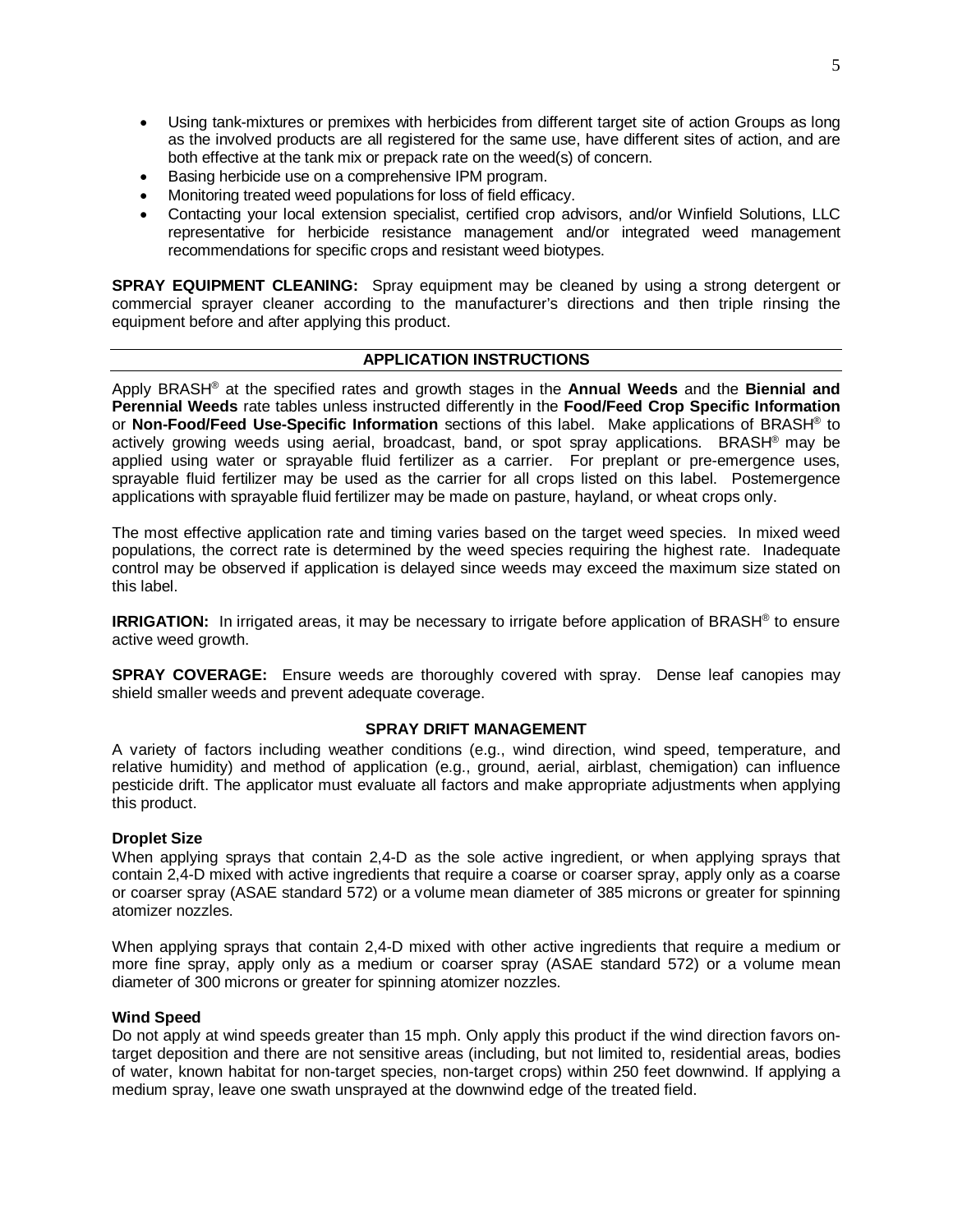#### **Temperature Inversions**

If applying at wind speeds less than 3 mph, the applicator must determine if:

a) conditions of temperature inversion exist, or

b) stable atmospheric conditions exist at or below nozzle height. Do not make applications into areas of temperature inversions or stable atmospheric conditions.

#### **Susceptible Plants**

Do not apply under circumstances where spray drift may occur to food, forage, or other plantings that might be damaged or crops thereof rendered unfit for sale, use or consumption. Susceptible crops include, but are not limited to, cotton, okra, flowers, grapes (in growing stage), fruit trees (foliage), soybeans (vegetative stage), ornamentals, sunflowers, tomatoes, beans, and other vegetables, or tobacco. These plants are most sensitive to BRASH<sup>®</sup> during their development or growing stage. Small amounts of spray drift that might not be visible may injure susceptible broadleaf plants. Agriculturally approved drift-reducing additives may be used. Do not use aerial equipment to apply BRASH<sup>®</sup> when sensitive crops and plants are growing in the vicinity of area to be treated. Do not treat areas where either possible downward movement into the soil or surface washing may cause contact of BRASH® with the roots of desirable plants such as trees and shrubs.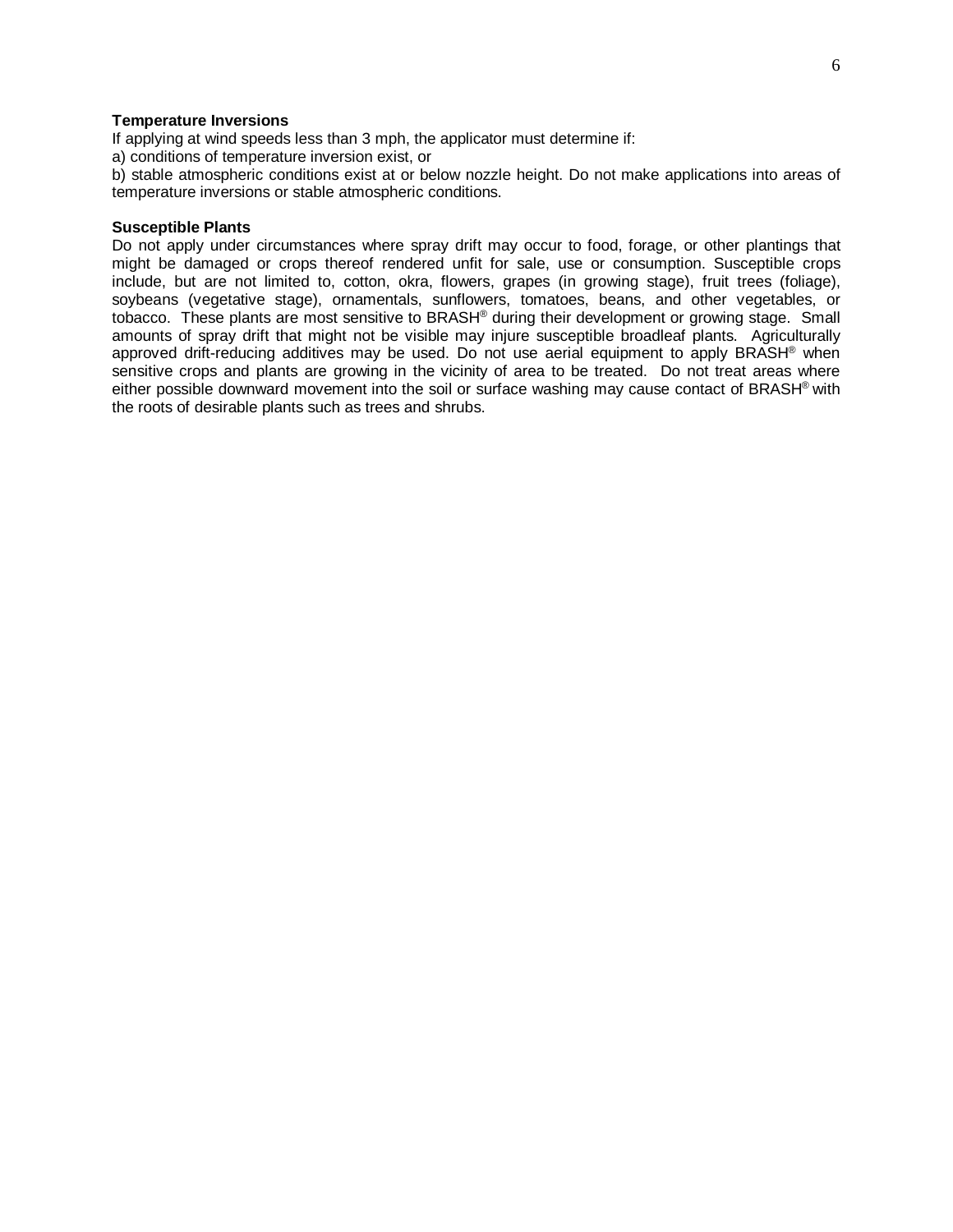#### **Other State and Local Requirements**

Applicators must follow all state and local pesticide drift requirements regarding application of 2,4-D herbicides. Where states have more stringent regulations, they must be observed.

#### **Equipment**

All aerial and ground application equipment must be properly maintained and calibrated using appropriate carriers or surrogates.

#### *Additional requirements for aerial applications:*

The boom length must not exceed 75% of the wingspan or 90% of the rotor blade diameter. Release spray at the lowest height consistent with efficacy and flight safety. Do not release spray at a height greater than 10 feet above the crop canopy unless a greater height is required for aircraft safety. This requirement does not apply to forestry or rights-of-way applications.

When applications are made with a crosswind, the swath will be displaced downwind. The applicator must compensate for this by adjusting the path of the aircraft upwind.

*Additional requirements for ground boom application:*

Do not apply with a nozzle height greater than 4 feet above the crop canopy.

## **AERIAL APPLICATION METHODS AND EQUIPMENT**

**Water Volume:** Use 3-10 gallons of water per acre. Use the higher spray volume when treating dense or tall vegetation.

## **GROUND APPLICATION (BANDING)**

When applying BRASH<sup>®</sup> by banding, determine the amount of herbicide and water volume needed using the following formula:

| Band width in inches |              | Broadcast rate   | Banding herbicide |
|----------------------|--------------|------------------|-------------------|
| Row width in inches  |              | per acre         | rate per acre     |
| Band width in inches | $\mathsf{X}$ | Broadcast volume | Banding water     |
| Row width in inches  |              | per acre         | volume per acre   |

## **GROUND APPLICATION (BROADCAST)**

For optimal performance, use 5-40 gallons of spray solution per broadcast acre. Use the higher spray volume when treating dense or tall vegetation.

#### **SPOT OR SMALL AREA APPLICATION**

BRASH® may be applied to individual clumps or small areas (SPOT TREATMENT) of undesirable vegetation using handgun or similar types of application equipment. Apply diluted sprays to allow complete wetting (up to runoff) of foliage and stems. For knapsack or other small capacity sprayers, utilize the table below to calculate material needed. (The table below is based on the assumption that the spot treatment rate equates to 60 gallons per acre on the broadcast basis.)

#### **Knapsack Sprayer Dilution Instructions**

| <b>Sprayer Capacity</b>                                             | Fluid Ounces* of BRASH® |
|---------------------------------------------------------------------|-------------------------|
| (Gallons of water)                                                  | to add per filled tank  |
| 1.0 gallon                                                          | $1.0 \text{ oz}$        |
| 2.5 gallons                                                         | 2.5 oz                  |
| 3.0 gallons                                                         | 3.0 oz                  |
| 5.0 gallons                                                         | 5.0 oz                  |
| $\cdots$<br>$\sim$ $\sim$ $\sim$ $\sim$ $\sim$ $\sim$ $\sim$ $\sim$ |                         |

The addition of a surfactant can help improve control. Add ½% (0.005) by volume. For example, 5 gallons (40 pt/640 fl oz) of herbicide solution would require 0.2 pt (3.2 fl oz) of surfactant.

 $*1$  fluid ounce = 2 tablespoons and 1 cup (liquid) = 16 tablespoons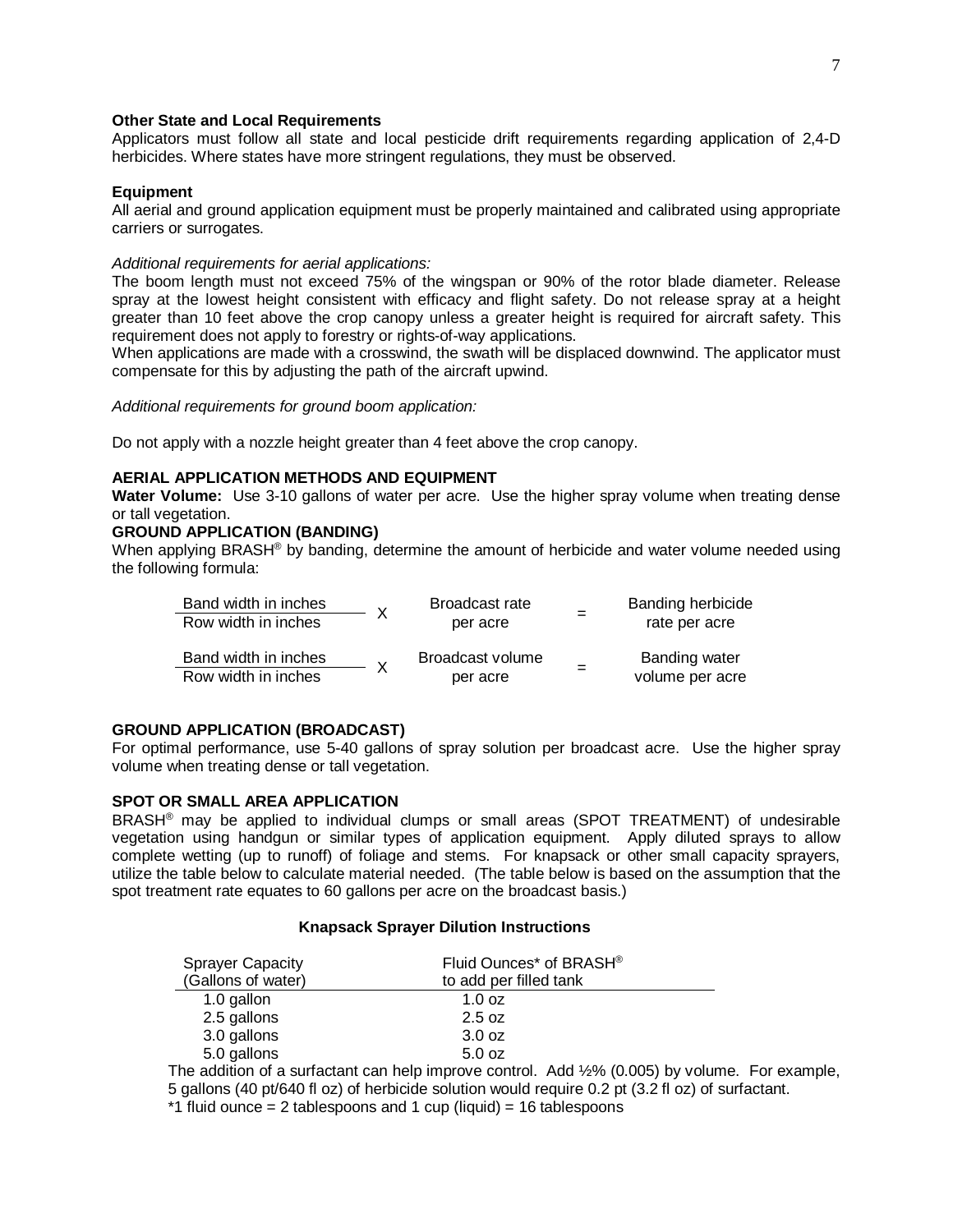## **ANNUAL WEEDS**

## **Application Rate and Timing**

| <b>Weeds Controlled</b>                                                                                                   | BRASH <sup>®</sup> Rate Per Acre (according to weed growth stage) |                          |                    |                     |            |                  |
|---------------------------------------------------------------------------------------------------------------------------|-------------------------------------------------------------------|--------------------------|--------------------|---------------------|------------|------------------|
| (including ALS- and                                                                                                       | 0.5                                                               | 1 pint                   | 1.5 pints          | 2 pints             | 3 pints    | 4 pints          |
| triazine-resistant                                                                                                        | pint                                                              |                          |                    |                     |            |                  |
| Beebalm, Spotted                                                                                                          | ---                                                               |                          | $---$              | pre-bloom           | post-bloom |                  |
| <b>Broomweed</b>                                                                                                          | $1 - 3"$                                                          | 3" branching             | ---                | branching           | ---        | after branching  |
| Buckwheat, Wild                                                                                                           | ---                                                               | $1 - 6"$                 | ---                |                     | ---        |                  |
| <b>Buffalobur</b>                                                                                                         | $---$                                                             | $\overline{a}$           | $---$              | $1 - 6"$            | $---$      | flowering        |
| <b>Burdock</b>                                                                                                            | $---$                                                             | pre-flower               | $---$              | $- - -$             | ---        | $---$            |
| Buttercup                                                                                                                 | ---                                                               | pre-flower               | $\qquad \qquad -$  | early bloom         | late bloom | ---              |
| Chickweed, Common                                                                                                         | ---                                                               | seedling                 | $1 - 3"$           | ---                 | ---        | ---              |
| Cockle, Cow                                                                                                               | ---                                                               | $\overline{<}3"$         | ---                | $---$               | ---        | ---              |
| Cocklebur, Common                                                                                                         | $---$                                                             | $1 - 6"$                 | $6 - 12"$          | $12 - 18"$          | ---        | $---$            |
| Coreopsis, Plains                                                                                                         | $---$                                                             | $1 - 6"$                 | $- - -$            | $---$               | ---        | $---$            |
| Croton, Woolly                                                                                                            | $1 - 4"$                                                          | $4 - 12"$                | 12-30"             | ---                 | ---        | ---              |
| Devilsclaw                                                                                                                | ---                                                               | $---$                    | $---$              | < 8"                | ---        | ---              |
| Dogfennel                                                                                                                 | ---                                                               | $---$                    | ---                | $10 - 15"$          | ---        | ---              |
| <b>Evening Primrose</b>                                                                                                   | $---$                                                             | $< 2$ "                  | $- - -$            | $2 - 6"$            | ---        | ---              |
| Falseflax, Smallseed                                                                                                      | ---                                                               | < 2"                     | $---$              | $---$               | ---        | ---              |
| Fleabane, Annual                                                                                                          | ---                                                               | $1 - 4$                  | $4 - 8"$           | 8"                  | ---        | ---              |
| Flixweed                                                                                                                  | ---                                                               | $<$ 3"                   | $\overline{a}$     | $\cdots$            | ---        | ---              |
| Henbit                                                                                                                    | $---$                                                             | $\overline{a}$           | pre-flower         | $\overline{a}$      | flower     | $---$            |
| Knotweed, Spp.                                                                                                            | $---$                                                             | $<$ 3" runners           |                    | > 3" runners        | ---        | actively growing |
| Kochia                                                                                                                    | ---                                                               | $1 - 6"$                 | $6 - 10"$          | 10-20"              | ---        | actively growing |
| Lambsquarters, Common                                                                                                     | ---                                                               | $1 - 6"$                 | $6 - 10"$          | $10 - 20"$          | ---        | actively growing |
| Mallow, Common                                                                                                            | ---                                                               | $<$ 3"                   | $---$              | $\qquad \qquad - -$ | ---        |                  |
| Morningglory, Ivyleaf                                                                                                     | $---$                                                             | pre-flower               | $-$                | $\overline{a}$      | ---        | $\overline{a}$   |
| , Tall                                                                                                                    | ---                                                               | pre-flower               | $---$              | post-flower         | ---        |                  |
| Mustards, Annual                                                                                                          | $---$                                                             | rosette                  |                    | early bolt          | ---        | ---              |
| , Tansy                                                                                                                   | ---                                                               | $\overline{<}3"$         | $---$              | $---$               | ---        | ---              |
| Pennycress, Field                                                                                                         | ---                                                               | $\hspace{0.05cm} \ldots$ | ---                | rosette             | ---        | ---              |
| Pepperweed, Virginia                                                                                                      | ---                                                               | $---$                    | $1 - 3"$           | $3 - 6"$            | after      | $---$            |
|                                                                                                                           |                                                                   |                          |                    |                     | branching  |                  |
| Pigweed, Prostrate                                                                                                        | ---                                                               | $< 3$ "                  | ---                | ---                 | ---        | $---$            |
| , Redroot                                                                                                                 | ---                                                               | $\overline{<}3"$         | $3 - 10"$          | ---                 | ---        | ---              |
| , Smooth                                                                                                                  | $---$                                                             | $<$ 3"                   | $---$              | $\cdots$            | ---        | ---              |
| Tumble                                                                                                                    | $---$                                                             | $<$ 3"                   | $---$              | mature              | ---        | $---$            |
| Poorjoe                                                                                                                   | ---                                                               | prior to                 | $---$              |                     | ---        | actively growing |
|                                                                                                                           |                                                                   | flower                   |                    |                     |            |                  |
| Purslane, Common                                                                                                          | ---                                                               | $< 3\ensuremath{''}$     | $3 - 8"$           | $\qquad \qquad -$   | ---        | ---              |
| Ragweed, Common                                                                                                           | $1 - 3"$                                                          | $3 - 6"$                 | $6 - 10"$          | >10"                |            | ---              |
| , Lanceleaf                                                                                                               |                                                                   |                          |                    |                     |            |                  |
| , Western                                                                                                                 |                                                                   |                          |                    |                     |            |                  |
| Sedge <sup>1</sup>                                                                                                        | ---                                                               | ---                      | $---$              | actively            | ---        | ---              |
|                                                                                                                           |                                                                   |                          |                    | growing             |            |                  |
| Shepherdspurse                                                                                                            | $---$                                                             | rosette                  | ---                | $---$               |            | ---              |
| Smartweed, Pennsylvania                                                                                                   | ---                                                               | < 4"                     | $---$              | $---$               | $4 - 12$   | ---              |
| Sneezeweed, Bitter                                                                                                        | ---                                                               | $1 - 4"$                 | prior to<br>flower | flower              | ---        | ---              |
| Sowthistle                                                                                                                | ---                                                               | rosette                  | ---                | bolting             | ---        | ---              |
| Sunflower                                                                                                                 | ---                                                               | $1 - 3"$                 | $3 - 6"$           | $6 - 24"$           | ---        | ---              |
| Thistle, Russian                                                                                                          | $---$                                                             | $---$                    | $---$              | rosette             | ---        | ---              |
| Velvetleaf                                                                                                                | ---                                                               | < 6"                     | $6 - 20"$          | > 20"               | ---        | $---$            |
| <sup>1</sup> For use in non-food/feed crop only. Adding crop oil concentrate has shown to improve performance on actively |                                                                   |                          |                    |                     |            |                  |
| growing annual sedge.                                                                                                     |                                                                   |                          |                    |                     |            |                  |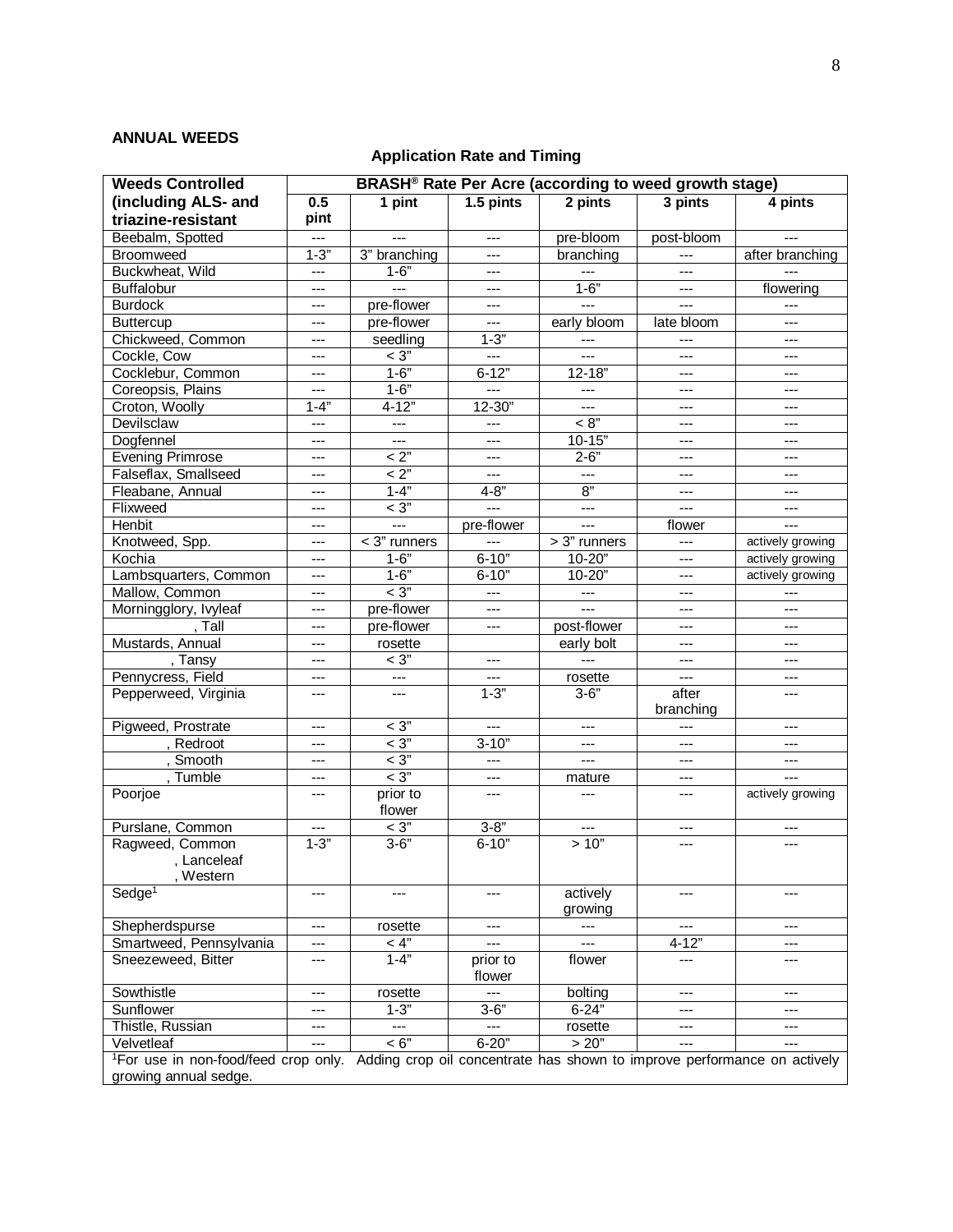## **BIENNIAL and PERENNIAL WEEDS**

## **Application Rate and Timing**

| BRASH <sup>®</sup> Rate Per Acre (according to weed growth stage) |             |          |                           |                        |                     |                                |
|-------------------------------------------------------------------|-------------|----------|---------------------------|------------------------|---------------------|--------------------------------|
| <b>Weeds Controlled</b>                                           | 0.5<br>pint | 1 pint   | $1.5$ pints               | 2 pints                | 3 pints             | 4 to 5.6 pints                 |
| Bindweed, Field                                                   | $---$       |          | $---$                     | $---$                  |                     | actively growing               |
| Bittercress <sup>5</sup>                                          | $---$       | $2 - 3"$ | ---                       |                        |                     |                                |
| Buckeye, species <sup>1</sup>                                     | $---$       |          | $---$                     | $---$                  | full leaf           | $---$                          |
| Bullnettle <sup>2, 5</sup>                                        | ---         | ---      | ---                       | flower                 |                     | ---                            |
| Chicory                                                           | ---         | ---      | ---                       |                        | early<br>bolting    | ---                            |
| Clover, bur                                                       | $---$       | ---      | pre-flower                | ---                    |                     | ---                            |
| Dandelion, Common                                                 | $---$       | rosette  |                           | bolting                | $---$               |                                |
| Dewberry, Southern <sup>1</sup>                                   | $---$       | $---$    | $---$                     | $---$                  | $---$               | spring or fall                 |
| Dock, Curly                                                       | ---         | ---      | prior to<br>bolting       | $---$                  | after<br>bolting    |                                |
| Elderberry <sup>2</sup>                                           | ---         | ---      | ---                       | $---$                  | $---$               | actively growing               |
| Goldenrod, Missouri                                               | ---         | ---      | $---$                     | $3 - 15"$              | flower              |                                |
| Goldenweed, Common                                                | $---$       | $---$    | $---$                     | $---$                  | $---$               | actively growing               |
| Groundsel, Texas                                                  | $---$       | rosette  | post-bolting              | ---                    | ---                 |                                |
| Honeysuckle, Hairy                                                | ---         | ---      | ---                       | $---$                  | spring<br>or fall   |                                |
| Horsenettle, Carolina <sup>1</sup>                                | ---         | ---      | ---                       | $---$                  | $---$               | flower or berry                |
| Ivy, Poison                                                       | $---$       | ---      | ---                       | after bloom            | $---$               |                                |
| Knapweed, Black <sup>2</sup>                                      | ---         | ---      | $---$                     | $\scriptstyle{\cdots}$ | $---$               | actively growing               |
| , Russian <sup>2</sup>                                            | ---         | ---      | ---                       | $---$                  | ---                 | actively growing               |
| , Spotted                                                         | ---         | ---      | ---                       | ---                    | $---$               | actively growing               |
| Marshelder <sup>5</sup>                                           | $---$       | ---      | $---$                     | < 12"                  | $12$ "/pre<br>bloom |                                |
| Mesquite                                                          | $---$       | $---$    | ---                       | $---$                  | $---$               | 45-90 days after bud-<br>break |
| Milkweed <sup>1, 5</sup>                                          | $---$       | ---      | $---$                     | pre-flower             | $---$               | flower                         |
| Nightshade, Silverleaf <sup>1</sup>                               | $---$       | ---      | $---$                     | full flower            | $---$               |                                |
| , Black <sup>1</sup>                                              | $---$       | ---      | ---                       | full flower            | ---                 | actively growing               |
| Persimmon, Eastern <sup>3</sup>                                   | ---         | ---      | ---                       | $---$                  |                     | actively growing               |
| <b>Prickly Lettuce</b>                                            | ---         | ---      | ---                       | rosette                | $---$               | actively growing               |
| Rabbitbrush <sup>2</sup>                                          | $---$       | $---$    | $---$                     |                        | $---$               | actively growing               |
| Ragwort, Tansy                                                    | ---         | ---      | ---                       | rosette                | ---                 | actively growing               |
| Redvine <sup>2</sup>                                              | $---$       | ---      | ---                       | ---                    | ---                 | actively growing               |
| Sagebrush, Fringed <sup>2</sup>                                   | $---$       | ---      | $---$                     | $---$                  | ---                 | actively growing               |
| Smartweed                                                         | $---$       | $---$    | $---$                     | $---$                  | $---$               | actively growing               |
| Sorrel, Red                                                       | ---         |          | rosette                   | bolting                | flower              | actively growing               |
| Sowthistle <sup>2</sup>                                           | $---$       | ---      | ---                       | $---$                  | $---$               | actively growing               |
| Spurge, Leafy <sup>2</sup>                                        | $---$       | $---$    | $\qquad \qquad -$         | ---                    | $---$               | full leaf                      |
| Tallow Tree, Chinese <sup>4, 5, 6</sup>                           | ---         | ---      | ---                       |                        | ---                 | full leaf                      |
| Thistle, Bull                                                     | ---         | ---      | rosette                   | bolting                |                     | actively growing               |
| , Canada <sup>2</sup>                                             | ---         | ---      | $\qquad \qquad -\qquad -$ |                        | ---                 | actively growing               |
| , Musk                                                            | ---         | ---      | ---                       | rosette/bolting        | ---                 | $---$                          |
| , Plumeless                                                       | $---$       | ---      | rosette                   | bolting                | ---                 | $\hspace{0.05cm} \ldots$       |
| Vetch, Hairy                                                      | ---         | $1 - 4"$ | $4 - 8"$                  | 8" full flower         | ---                 | $\qquad \qquad -\qquad$        |
| Yankeeweed                                                        | ---         | ---      | $\hspace{0.05cm} \ldots$  | $10 - 18"$             | ---                 | rosette                        |
| Yellow Starthistle <sup>1</sup>                                   | ---         | ---      | ---                       | ---                    | ---                 | rosette                        |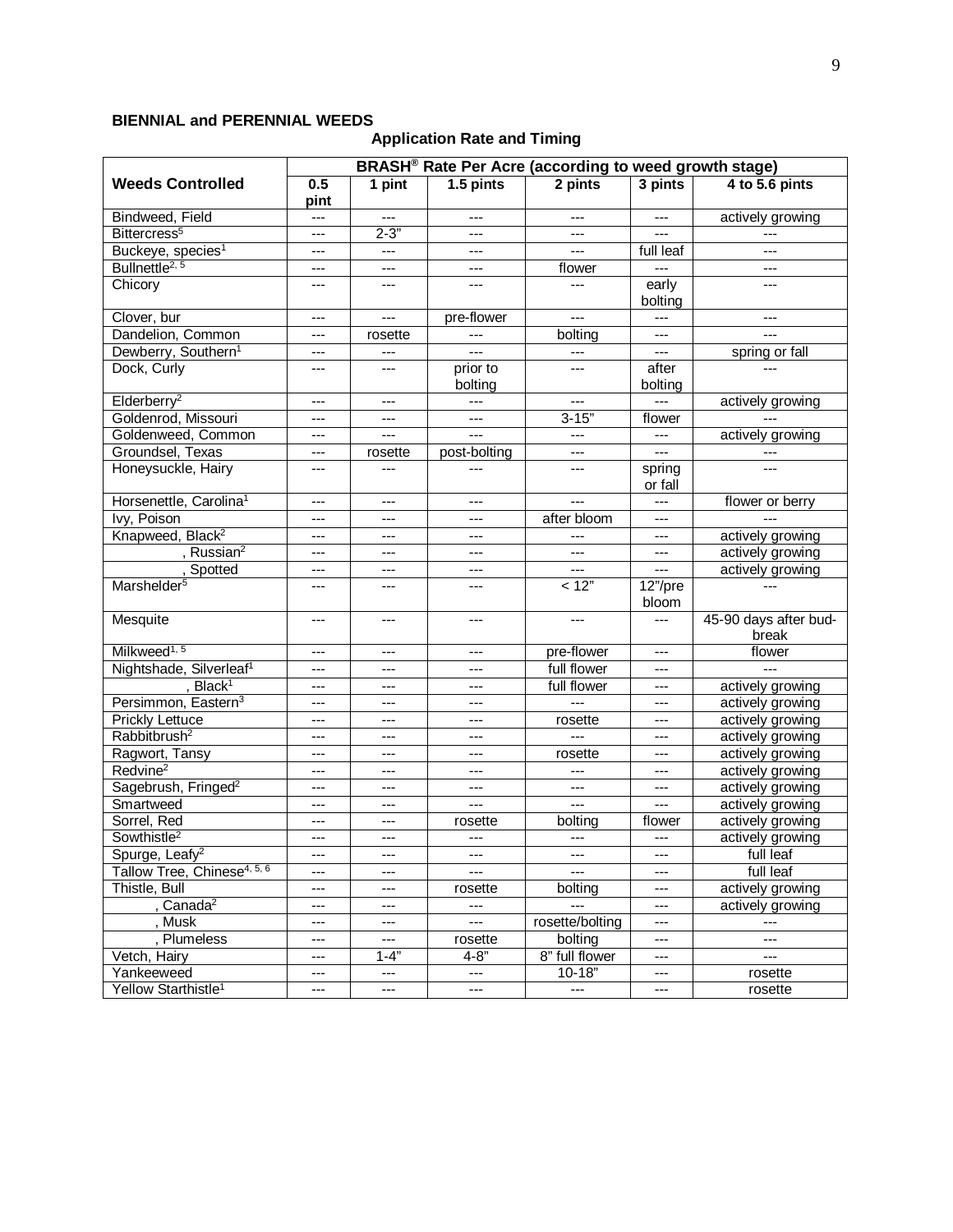|                                                                                                                                             | BRASH <sup>®</sup> Rate Per Acre (according to weed growth stage) |        |           |         |         |                |
|---------------------------------------------------------------------------------------------------------------------------------------------|-------------------------------------------------------------------|--------|-----------|---------|---------|----------------|
| <b>Weeds Controlled</b>                                                                                                                     | 0.5                                                               | 1 pint | 1.5 pints | 2 pints | 3 pints | 4 to 5.6 pints |
|                                                                                                                                             | pint                                                              |        |           |         |         |                |
| <sup>1</sup> May require repeat applications.                                                                                               |                                                                   |        |           |         |         |                |
| <sup>2</sup> Listed rate provides top growth suppression only.                                                                              |                                                                   |        |           |         |         |                |
| <sup>3</sup> For improved root kill of woody species such as mesquite and eastern persimmon, spray 4 pints of BRASH <sup>®</sup> per        |                                                                   |        |           |         |         |                |
| acre each year for 3 consecutive years. For increased control of weeds such as blackberry and dewberry, BRASH®                              |                                                                   |        |           |         |         |                |
| may be tank mixed with Ally® herbicide (0.1-0.2 ounces per acre), if labeled for the use site.                                              |                                                                   |        |           |         |         |                |
| <sup>4</sup> A second application may be required the following growing season under dense populations.                                     |                                                                   |        |           |         |         |                |
| <sup>5</sup> Not for use in California.                                                                                                     |                                                                   |        |           |         |         |                |
| <sup>6</sup> Treat with 4 pints of BRASH <sup>®</sup> per acre after full leaf but before leaves develop a heavy cuticle (waxy covering) in |                                                                   |        |           |         |         |                |
| periods of extreme heat or drought stress.                                                                                                  |                                                                   |        |           |         |         |                |
|                                                                                                                                             |                                                                   |        |           |         |         |                |

## **ADDITIVES**

For improved burndown of emerged weeds, surfactants and/or low use rate of liquid fertilizers (28-0-0, 32-0-0), or crop oil concentrate may be used with BRASH® or BRASH® tank mixes applied after weeds have emerged. Crop oil concentrate is for non-food/feed crop uses only. Do not apply to tank mixes that include ammonium sulfate or crop oil concentrate to any food/feed crop use listed on this label. For food/feed crop uses, do not use liquid fertilizers that contain ammonium sulfate (AMS) as a source of nitrogen as tolerances in commodities derived from the crop may contain residues that exceed established tolerances. Consult your local WINFIELD SOLUTIONS, LLC representative for recommendations for your area. For additional information, refer to the **Compatibility Test for Mix Components** section of this label.

## **Oil Concentrate**

A crop oil concentrate must contain either a petroleum or vegetable oil base and must meet all of the following criteria: be nonphytotoxic, contain only EPA-exempt ingredients, provide good mixing quality in the jar test and be successful in local experience.

The exact composition of suitable products will vary; however, vegetable and petroleum oil concentrates should contain emulsifiers to provide good mixing quality. Highly refined vegetable oils have proven more satisfactory than unrefined vegetable oils. For additional information, refer to the **Compatibility Test for Mix Components** section of this label.

## **Mix Components**

Adjuvants containing crop oil concentrates may be used for preplant, pre-emergence and between cropping applications. Do not use crop oil concentrate for postemergence applications in food/feed crops (i.e., sorghum, grass (hay or silage), pastures, rangeland, sugarcane and wheat).

#### **Nitrogen Source**

**Sprayable Liquid fertilizers:** Use one quart of sprayable liquid fertilizers (28-0-0, 32-0-0) per acre. Do not use brass or aluminum nozzles when spraying fertilizers.

#### **Nonionic Surfactant**

The standard label recommendation is 2-4 pints of an 80% active nonionic spray surfactant per 100 gallons of water. For certain weeds, use a higher spray surfactant rate. When an adjuvant is to be used with this product, Winfield Solutions, LLC recommends the use of a Council of Producers & Distributors of Agrotechnology certified adjuvant.

| AUVILIVE INGLET EL AGIE                       |                           |  |  |  |
|-----------------------------------------------|---------------------------|--|--|--|
| <b>Additive</b>                               | <b>Rate Per Acre</b>      |  |  |  |
| <b>Nonionic Surfactant</b>                    | 2-4 pints per 100 gallons |  |  |  |
| Sprayable liquid fertilizers (28-0-0, 32-0-0) | 2-4 quarts                |  |  |  |
| Crop Oil Concentrate                          | 1 quart*                  |  |  |  |

## **Additive Rate Per Acre**

\*Refer to the manufacturer's label for specific rates.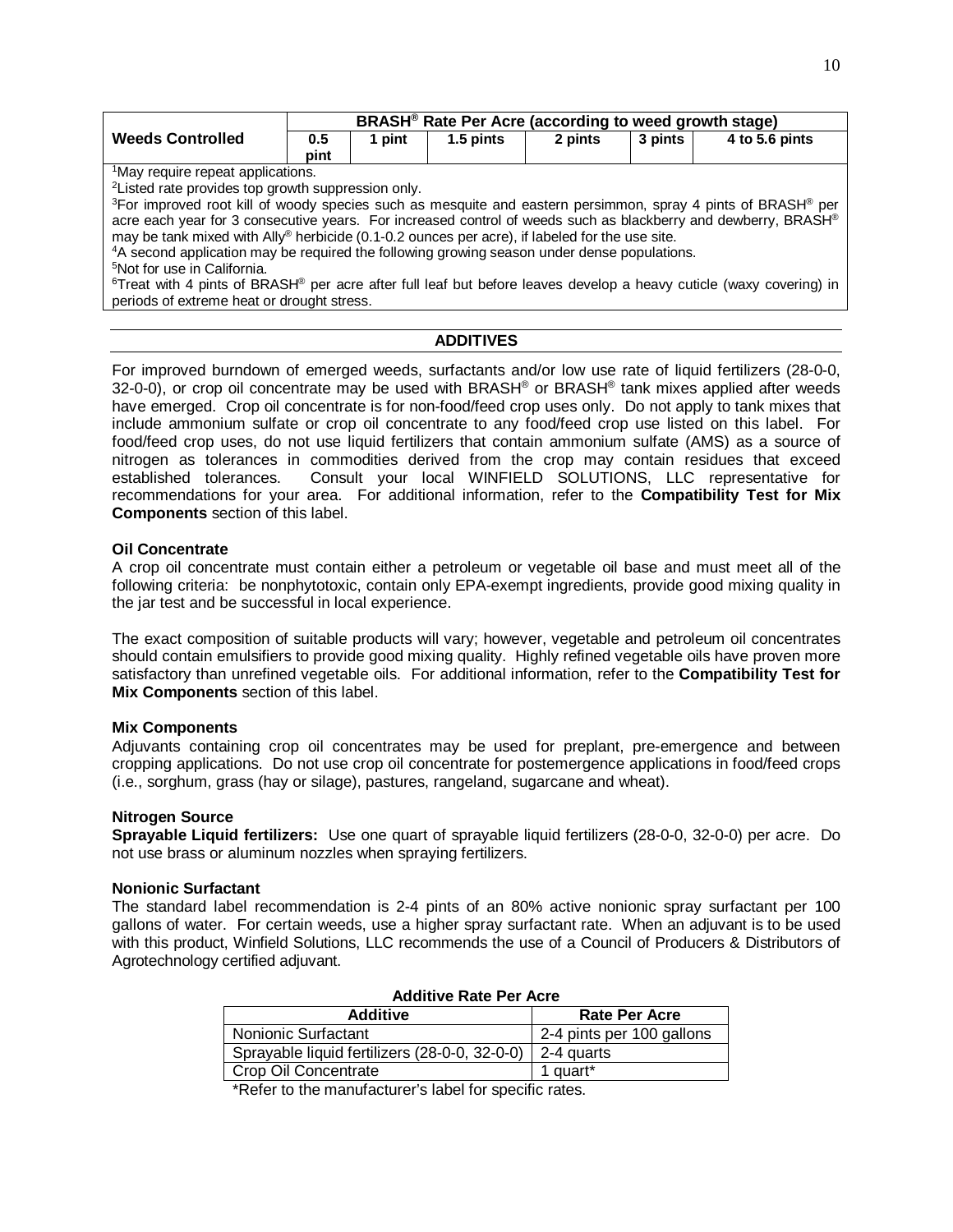## **PRODUCT TANK MIXING INFORMATION**

The following products may be tank mixed with BRASH® according to the specific tank mixing instructions in this label and the respective product labels.

| Aim™ (carfentrazone-ethyl)                                           | Gramoxone <sup>®</sup> Extra (paraquat)                  |
|----------------------------------------------------------------------|----------------------------------------------------------|
| Ally <sup>®</sup> (metsulfuron-methyl)                               | Harmony <sup>®</sup> Extra (thifensulfuron + tribenuron- |
|                                                                      | methyl)                                                  |
| Amber <sup>®</sup> (triasulfuron)                                    | Karmex <sup>®</sup> (diuron)                             |
| Asulox <sup>®</sup> (asulam)                                         | Kerb™ (pronamide)                                        |
| Atrazine                                                             | Laddok <sup>®</sup> S-12 (bentazon + atrazine)           |
| Albaugh Dicamba DMA Salt or Banvel <sup>®</sup> (dicamba)            | Landmaster <sup>®</sup> BW (glyphosate + 2,4-D)          |
| Basagran <sup>®</sup> (bentazon)                                     | <b>MCPA</b>                                              |
| BROX™-M Herbicide or Bronate® (bromoxynil +                          | Paramount <sup>®</sup> (quinclorac)                      |
| MCPA)                                                                |                                                          |
| BROX <sup>™</sup> 2EC Herbicide or Buctril <sup>®</sup> (bromoxynil) | Peak <sup>®</sup> (prosulfuron)                          |
| Canvas <sup>®</sup> (thifensulfuron + tribenuron + metsulfuron)      | Permit <sup>®</sup> (halosulfuron-methyl)                |
| Clarity <sup>®</sup> (dicamba)                                       | Rave™ (dicamba + triasulfuron)                           |
| Curtail <sup>™</sup> (clopyralid + 2,4-D)                            | Gly Star™ Plus or Roundup® Ultra (glyphosate)            |
| Cyclone <sup>®</sup> (paraquat)                                      | Sencor <sup>®</sup> (metribuzin)                         |
| Dakota® (fenoxaprop-p-ethyl + MCPA)                                  | Sinbar <sup>®</sup> (terbacil)                           |
| Distinct <sup>®</sup> (diflufenzopyr)                                | Stinger <sup>™</sup> (clopyralid)                        |
| Evik <sup>®</sup> (ametryn)                                          | Tiller <sup>®</sup> (fenoxaprop-p-ethyl + 2,4-D + MCPA)  |
| Express <sup>®</sup> (thifensulfuron + tribenuron-methyl)            | Tordon <sup>™</sup> (picloram)                           |
| Fallow Star <sup>TM</sup> or Fallowmaster <sup>®</sup> (glyphosate + | Touchdown <sup>®</sup> (sulfosate)                       |
| dicamba)                                                             |                                                          |
| Finesse® (chlorsulfuron + metsulfuron-methyl)                        | $2,4-D$                                                  |
| Glean <sup>®</sup> (chlorsulfuron)                                   |                                                          |

Refer to the Food/Feed Crop-Specific Information section for additional information. Read and follow the applicable **Restrictions and Limitations** and **Directions For Use** on all products involved in tank mixing. The most restrictive labeling applies to tank mixes.

Crop injury, reduced weed control, or physical incompatibility may result when mixing BRASH® with other pesticides (fungicides, herbicides, insecticides, or miticides), additives, or fertilizers. Winfield Solutions, LLC does not recommend using tank mixes other than those listed on this labeling. Local agricultural authorities may be a source of information when using tank mix components other than those recommended on this label.

## **Compatibility Test for Mixing Components**

Always perform a compatibility test before mixing components. For 20 gallons per acre spray volume, use 3.3 cups (800 mL) of water. For other spray volumes, adjust accordingly. Only use water from the intended source at the source temperature. Add components in the sequence indicated in the **Mixing Order** using 2 teaspoons for each pound or 1 teaspoon for each pint of recommended label rate per acre. Always cap the jar and invert 10 cycles between component additions.

When the components have all been added to the jar, let the solution stand for 15 minutes. Evaluate the solution for uniformity and stability. The spray solution should not have free oil on the surface, nor fine particles that precipitate to the bottom, nor thick (clabbered) texture. If the spray solution is not compatible, repeat the compatibility test with the addition of a suitable compatibility agent. If the solution is then compatible, use the compatibility agent as directed on its label. If the solution is still incompatible, do not mix the ingredients in the same tank.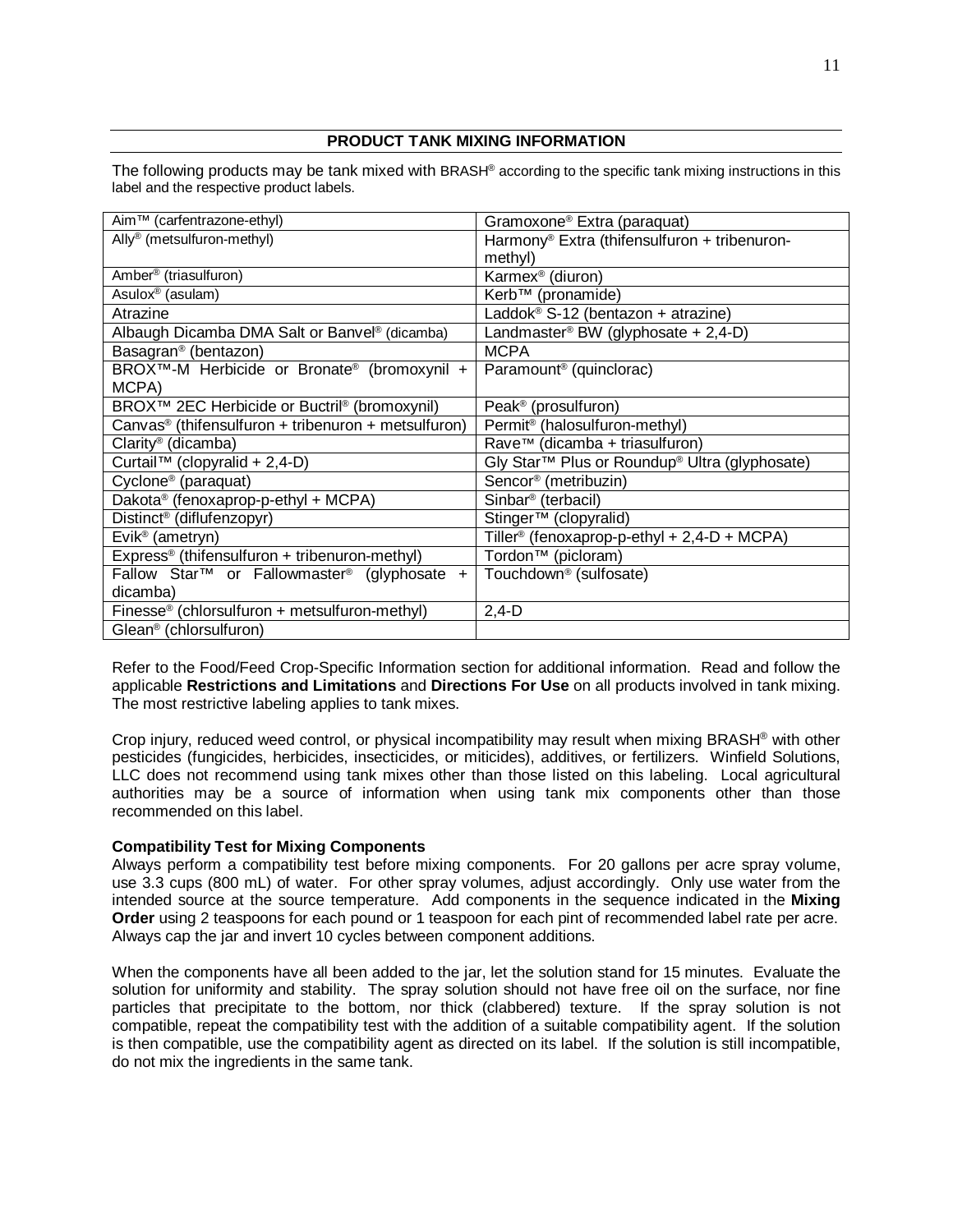## **Mixing Order**

If an inductor is used, rinse it thoroughly after each component has been added. Maintain constant agitation during application.

- 1. Water\* Begin by agitating a thoroughly clean sprayer tank half full of clean water.
- 2. Agitation Maintain constant agitation throughout mixing and application.
- 3. Products in PVA bags Place any product contained in water-soluble PVA bags into the mixing tank. Wait until all water-soluble PVA bags have fully dissolved and the product is evenly mixed in the spray tank before continuing.
- 4. Water-dispersible products (such as dry flowables, wettable powders, suspension concentrates, or suspo-emulsions).
- 5. Water-soluble products (such as BRASH®).
- 6. Emulsifiable concentrates (such as oil concentrate when applicable).
- 7. Water-soluble additives (such as liquid fertilizers (28-0-0, 32-0-0) when applicable).
- 8. Remaining quantity of water.

\*If sprayable fluid fertilizer is used as the carrier, BRASH<sup>®</sup> must be diluted with a minimum of 5 parts water to 1 part BRASH®. Then add 0.25-0.05% volume/volume of a nonionic surfactant to the dilution before adding it to the sprayable fluid fertilizer to reduce the concern for compatibility problems with this mix. Always perform the **Compatibility Test** before mixing into the spray tank. Also, when using a sprayable fluid fertilizer as the carrier, any product contained in PVA bags must first be completely dissolved in water before the contents can be added to the fertilizer mix.

## **RESTRICTIONS AND LIMITATIONS**

| Crop                                                                                    | <b>Livestock Grazing or</b><br>Feeding <sup>1</sup> | <b>Aircraft Application</b> |  |  |
|-----------------------------------------------------------------------------------------|-----------------------------------------------------|-----------------------------|--|--|
| <b>Between Crop</b>                                                                     | Yes                                                 | Yes                         |  |  |
| Applications                                                                            |                                                     |                             |  |  |
| Pasture, Hay, Silage                                                                    | Yes                                                 | Yes                         |  |  |
| Sugarcane                                                                               | Yes                                                 | Yes                         |  |  |
| Sorghum                                                                                 | Yes                                                 | Yes                         |  |  |
| Wheat                                                                                   | Yes                                                 | Yes                         |  |  |
| <sup>1</sup> Refer to the Food/Feed Crop-Specific Information section of this label for |                                                     |                             |  |  |
| grazing and feeding restrictions.                                                       |                                                     |                             |  |  |

- **Maximum single application rate**: 1 gallon per acre with no more than 2 applications per year.
- **Preharvest Interval (PHI):** Refer to the **Food/Feed Crop-Specific Information** section of this label.

## • **Crop Rotational Restrictions:**

The interval between application and planting rotational crop is provided below. Always exclude counting days when the ground is frozen. Planting at intervals less than specified below may result in crop injury. Moisture is essential for the degradation of this herbicide in soil. If dry weather prevails, use cultivation to allow herbicide contact with moist soil.

− **Planting/replanting restrictions for BRASH® applications of 6 pints per acre or less:**. No rotational cropping restrictions apply at 120 days or more following application. Additionally, for annual crop uses in this label including sorghum, follow the preplant use directions in the **Food/Feed Crop-Specific Information** section of this label. For barley, oat, wheat, and other grass seedlings, the interval between application and planting is 10 days per pint per acre.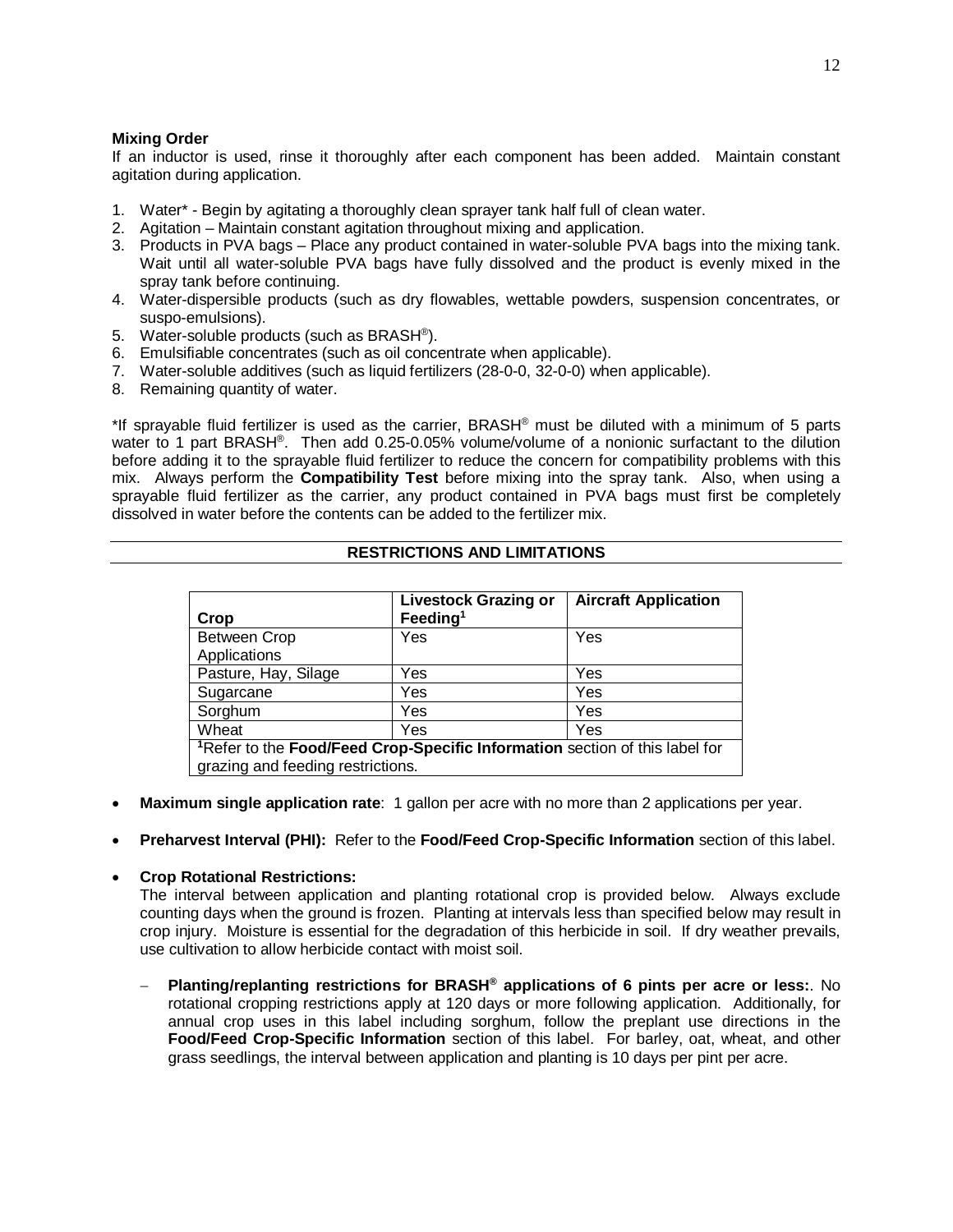- − **Planting/replanting restrictions for application of more than 6 pints and up to 8 pints of BRASH® per acre:** Corn, sorghum, cotton (east of the Rocky Mountains) and all other crops grown in areas with 30" or more of annual rainfall may be planted 120 days or more after application. Barley, oat, wheat, and other grass seedlings, may be planted if the interval from application to planting is 10 days per pint per acre east of the Mississippi River and 15 days per pint per acre west of the Mississippi River. For all other crops in areas with less than 30" of annual rainfall, the interval between application and planting is 180 days or more.
- **Rainfast period:** The effectiveness of BRASH® may be reduced if rainfall or irrigation occurs within 4 hours after postemergence applications.
- **Stress:** Unsatisfactory control may result if BRASH<sup>®</sup> is applied to crops under stress such as stress due to lack of moisture, hail damage, flooding, herbicide injury, mechanical injury, or widely fluctuating temperatures.
- Do not apply to crops that exhibit injury (leaf phytotoxicity or plant stunting) produced by any other prior herbicide applications, because this injury may be enhanced or prolonged by applying BRASH®.
- Do not apply through any type of irrigation equipment. Do not contaminate irrigation ditches or water used for domestic purposes.
- This product cannot be used to formulate or reformulate any other pesticide product.

## **FOOD/FEED CROP-SPECIFIC INFORMATION**

## **Pastures, Rangeland and Grass (Hay, Silage)**

BRASH® is recommended for use for pasture (including pasture grown for hay), rangeland and grass grown for hay or silage.

Refer to the **ANNUAL WEEDS** and **BIENNIAL and PERENNIAL WEEDS** Application Rate and Timing tables for rate selection based on targeted weed or brush species. Some weed species will require tank mixes for adequate control. Rates above 4 pints of BRASH® per acre are for spot treatments only. Retreatments may be made as needed; however, do not exceed a total of 8 pints of BRASH® per treated acre during a growing season.

BRASH® uses described in this situation also pertain to small grains (such as barley, corn, forage sorghum, oats, rye, sudangrass or wheat) grown for pasture, hay, and silage only. Newly seeded areas, including small grains grown for pasture or hay, may be injured if rates of BRASH® greater than 2 pints per acre are applied.

In newly established hybrid Bermudagrass, Pangolagrass, and stargrasses (*Cynodon spp*.), use 1-2 quarts of BRASH® per acre to control or suppress weeds after planting vegetative propogules (stolens) of hybrid bermudagrasses. In addition to the weeds listed in the ANNUAL and BIENNIAL and PERENNIAL WEEDS tables, this rate of BRASH® will control or suppress annual sedges, broadleaf signalgrass, crabgrass, and goosegrass. Best results will be obtained if BRASH® is applied at the germinating stage of weeds. Under favorable conditions, this is usually 7-10 days after planting these grasses. Reduced control can be expected if weeds are allowed to reach 1" in height before application or if germination of weeds occurs 10 days after application.

Do not use on bentgrass, susceptible grass pastures (such as carpetgrass, buffalograss or St. Augustine grass), lespedeza, wild winter peas, vetch, clover and alfalfa pastures as injury will occur.

When perennial weeds are reaching maturity, mowing and allowing some regrowth will enhance control. Difficult to control weeds and brush may require repeat application.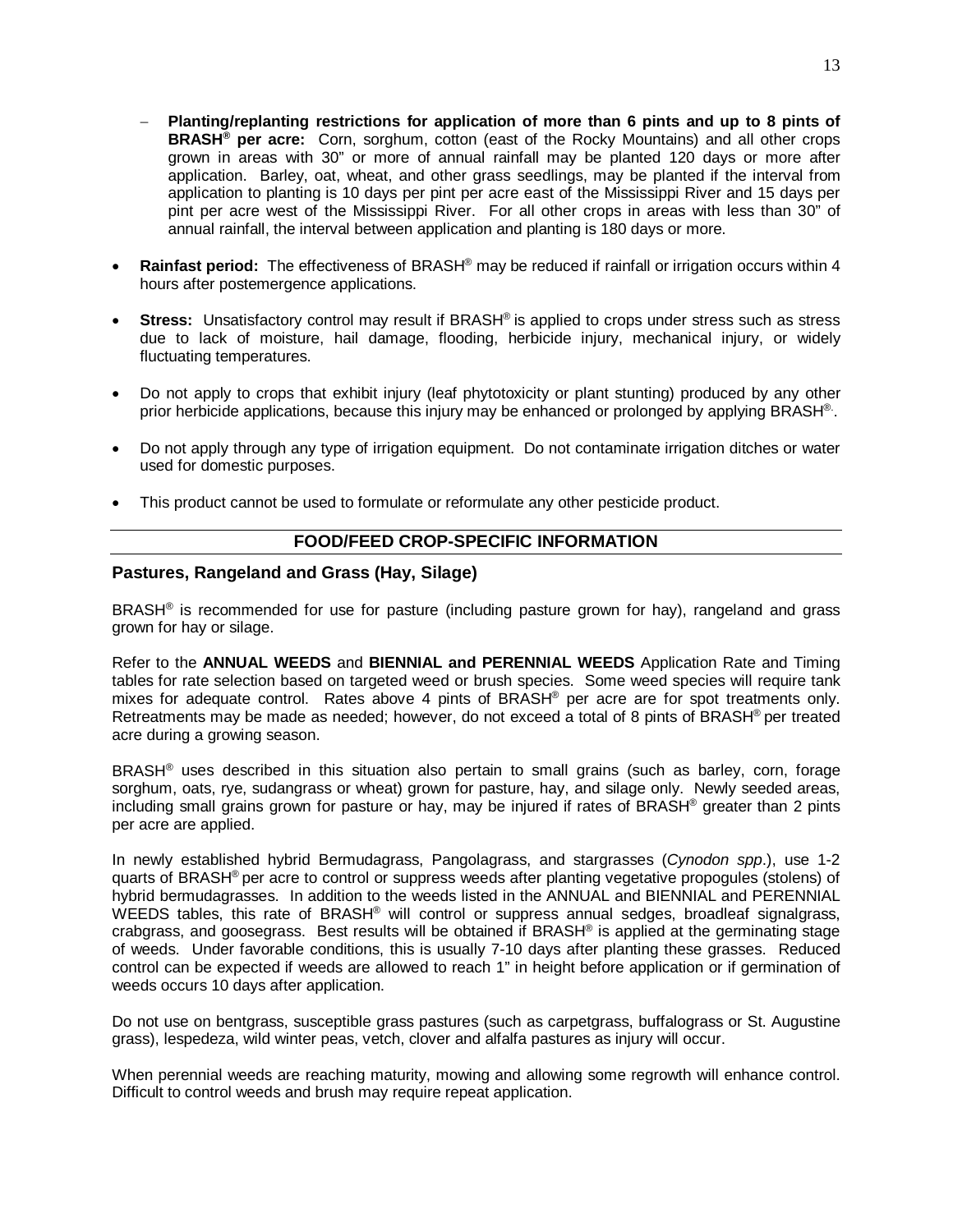For pasture renovations, wait 3 weeks per quart per acre of BRASH® used before interseeding or injury may occur.

If grasses are grown for seed or for seed-down purposes, do not apply after grass reaches the joint stage.

#### **Grazing and feeding restrictions - Non-lactating animals**

Remove meat animals from treated areas 30 days prior to slaughter. There is no waiting period between treatment and grazing for non-lactating animals.

#### **Grazing and feeding restrictions - Lactating animals**

Do not graze lactating dairy animals within 7 days of treatment.

**Dry hay and silage -** Treated grasses may be harvested for dry hay or silage but do not harvest within 37 days of treatment.

**Pasture and Rangeland Tank Mixes:** BRASH® may be applied in tank mixes with one or more of the following herbicides: Ally®, Amber®, Albaugh Dicamba DMA Salt or Banvel®, Clarity®, Rave™.

#### **Pasture and Rangeland Restrictions:**

Do not cut forage for hay within 7 days of application.

#### **Pasture and Rangeland Restrictions, Postemergence:**

For susceptible annual and biennial broadleaf weeds: Use 2.78 pints product/acre per application.

For moderately susceptible biennial and perennial broadleaf weeds: Use 2.78 – 5.6 pints product/acre per application.

For difficult to control weeds and woody plants: Use 5.6 pints product/acre per application.

Spot Treatment: Use 5.6 pints product/acre.

Maximum of two applications per year.

Maximum of 11 pints product/acre per year.

Minimum of 30 days between applications.

If grass is to be cut for hay, Agricultural Use Requirements for Worker Protection Standard are applicable.

## **SORGHUM**

#### **Rates and Timings**

Apply 1 pint of BRASH<sup>®</sup> per acre to sorghum in the 3-5 leaf stage (4-8" tall). Apply BRASH<sup>®</sup> when weeds are small (less than 3" tall) for best performance.

Applications of BRASH® to sorghum during periods of rapid growth may result in temporary leaning of plants or rolling of leaves. These effects are usually outgrown within 10 to 14 days. Sorghum growing under conditions of stress such as high moisture, low fertility, and abnormal temperature may be more sensitive to applications of BRASH®.

Do not graze or feed treated sorghum forage or silage prior to mature grain stage. If sorghum is grown for pasture, hay or silage, refer to the **Pasture and Rangeland** section of the **Food/Feed Crop-Specific Information** section of this label for livestock grazing and feeding restrictions.

#### **Sorghum Restrictions:**

Do not apply BRASH<sup>®</sup> to sorghum grown for seed production.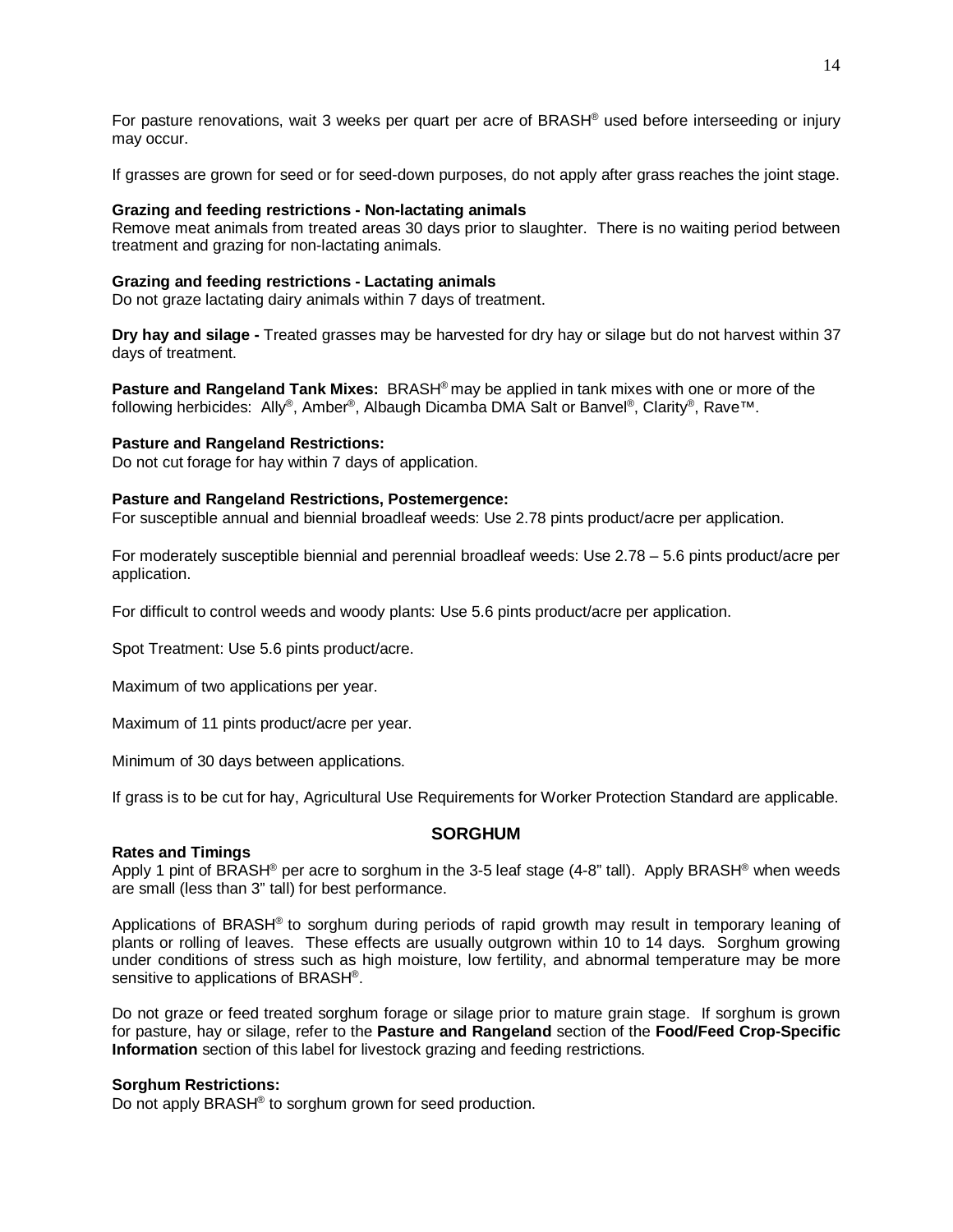The preharvest interval (PHI) is 30 days.

Do not permit meat or dairy animals to consume treated crop as fodder or forage for 30 days following application.

#### **Sorghum Restrictions, Postemergence:**

Do not use surfactants or oils with postemergence applications of BRASH<sup>®</sup> on sorghum crops.

Do not use BRASH<sup>®</sup> if the potential for sorghum injury is not acceptable.

Limited to 1 application per crop cycle.

Maximum of 2.78 pints product/acre per application.

**SORGHUM Tank Mixes:** BRASH® may be applied in tank mixes with one or more of the following herbicides: Atrazine, Basagran®, BROX<sup>™</sup> 2EC Herbicide or Buctril®, Laddok® S-12, Paramount®, Peak®, or Permit®.

## **SUGARCANE**

Applications of BRASH® can be made any time after the weeds have emerged and are actively growing but prior to the close-in stage of sugarcane. When possible, direct the spray beneath the sugarcane canopy in order to minimize the likelihood of crop injury. The use of directed sprays will also aid in maximizing spray coverage of weed foliage. Application rates and timing are given below. Use the higher level of listed rate ranges when treating dense vegetative growth.

- For control of listed ANNUAL broadleaf weeds, apply 2 pints of BRASH<sup>®</sup> per treated acre.
- For suppression of listed PERENNIALS, apply  $1 5.6$  pints of BRASH® per treated acre.

#### **Sugarcane Restrictions:**

Do not harvest cane prior to crop maturity.

Do not apply more than 11 pints/acre per crop cycle.

#### **Sugarcane Restrictions, Preemergence:**

Limited to one application per crop cycle.

Maximum of 5.6 pints product/acre per application.

#### **Sugarcane Restrictions, Postemergence:**

Limited to one application per crop cycle.

Maximum of 5.6 pints product/acre per application.

**SUGARCANE Tank Mixes:** BRASH® may be tank mixed with one or more of the following herbicides: Asulox®, Atrazine, Evik®, Sencor®, or Sinbar®.

## **WHEAT (Fall and Spring-seeded)**

If small grains are grown for pasture or hay only, refer to the **Pastures, Rangeland and Grass (Hay, Silage)** section of this label.

Do not graze or harvest for livestock feed prior to crop maturity. Do not use BRASH<sup>®</sup> in wheat underseeded to legumes.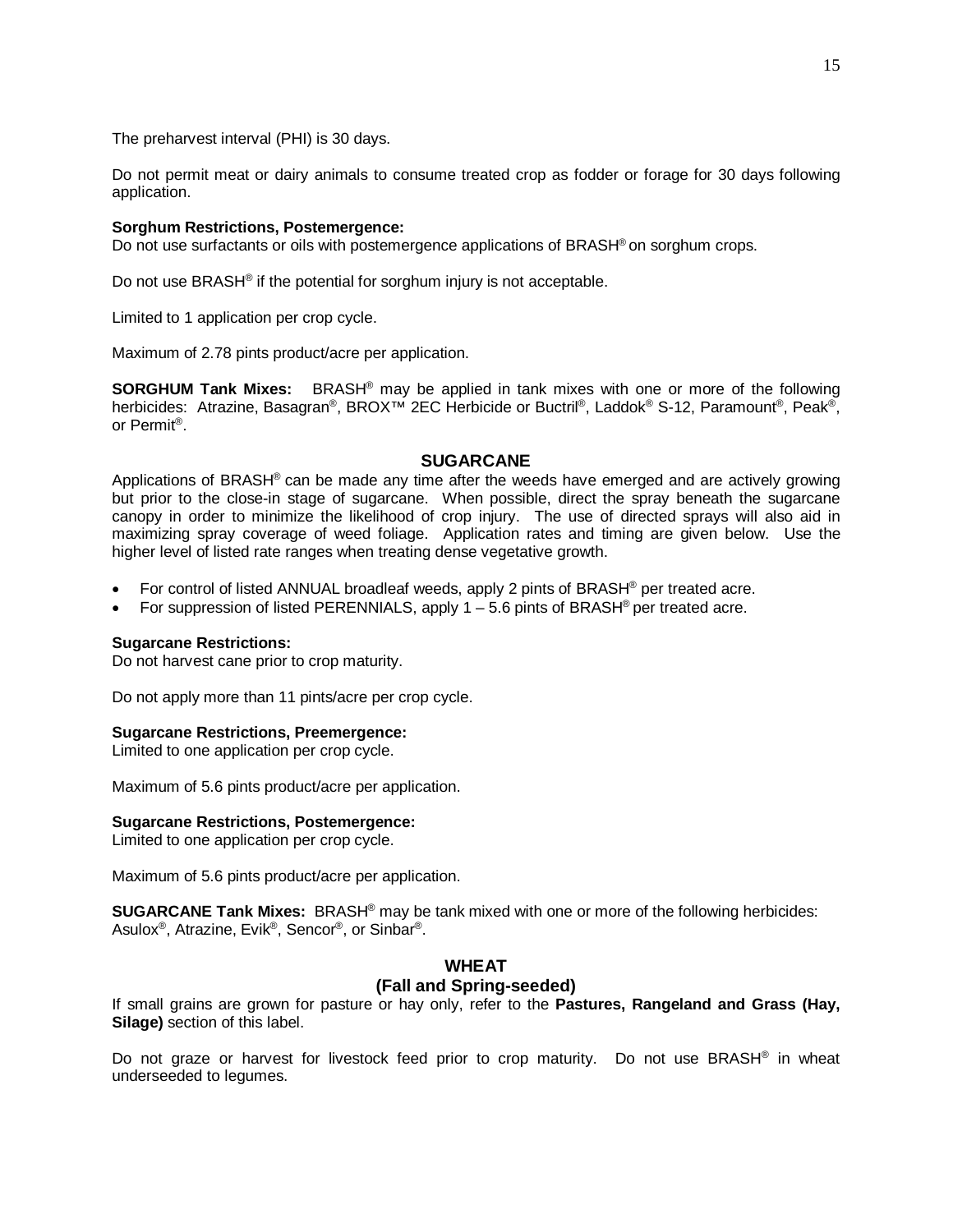## **EARLY SEASON APPLICATIONS:**

Apply 0.5-1 pint of BRASH® per acre to wheat unless using one of the wheat specific programs below.

Early season applications to spring-seeded wheat must be made after tillering and before wheat reaches the 6-leaf stage.

Early season applications to fall-seeded wheat must be made after tillering and prior to the jointing stage. Care should be taken in staging early developing wheat varieties such as TAM 107, Madison, or Wakefield to be certain that the application occurs prior to the jointing stage.

## **SPECIFIC USE PROGRAMS FOR FALL-SEEDED WHEAT ONLY:**

Up to 1.33 pints of BRASH<sup>®</sup> per acre may be applied on fall-seeded wheat after the wheat begins to tiller for suppression of perennial weeds, such as field bindweed. Applications may be made in the fall following a frost but before a killing freeze. Periods of extending stresses such as cold and wet weather may enhance the possibility of crop injury. For fall applications only, do not use if the potential for crop injury is not acceptable.

#### **PREHARVEST APPLICATIONS:**

BRASH<sup>®</sup> can be used to control weeds that may interfere with harvest of wheat. Apply up to 1.4 pints of BRASH® per acre as a broadcast or spot treatment to annual broadleaf weeds when wheat is in the hard dough stage and the green color is gone from the nodes (joints) of the stem. Best results will be obtained if application can be made when weeds are actively growing but before weeds canopy.

Do not use preharvest-treated wheat for seed unless a germination test is performed on the seed with an acceptable result of 95% germination or better.

For control of additional broadleaf weeds or grasses, BRASH® may be tank mixed with other herbicides such as Ally®, Gly Star™ Plus or Roundup® Ultra that are registered for preharvest use in wheat.

Preharvest use of BRASH® is not registered for use in California.

#### **Wheat Restrictions:**

Do not graze or harvest for livestock feed prior to crop maturity.

Do not use Brash® in wheat underseeded with legumes.

The preharvest interval (PHI) is 14 days.

Limited to 4.9 pints product/acre per crop cycle.

#### **Wheat Restrictions, Postemergence:**

Limited to one postemergence application per crop cycle.

Maximum of 3.5 pints product per application.

#### **Wheat Restrictions, Preharvest:**

Limited to one postemergence application per crop cycle.

Maximum of 1.4 pints product per application.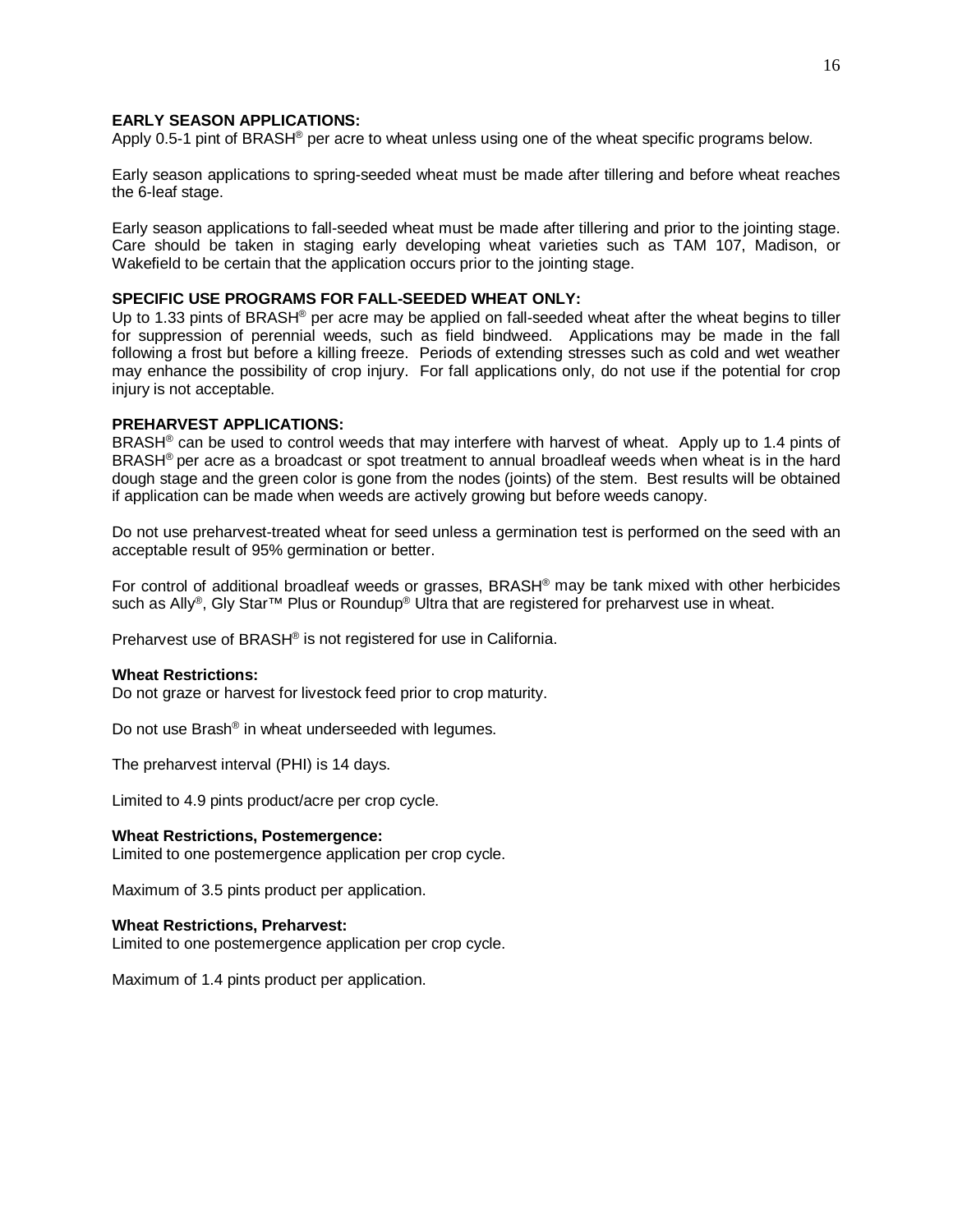#### **WHEAT Tank Mixes**

For control of grasses or additional broadleaf weeds, BRASH® may be tank mixed with the herbicides listed in the table below. Read and follow the label of each tank mix product used for precautionary statements, directions for use, weeds controlled, geographic and other restrictions.

| Tank Mix Partner                                        | <b>Rate per Acre</b>               |
|---------------------------------------------------------|------------------------------------|
| Aim™                                                    | 0.3 ounce                          |
| $\mathsf{Ally}^{\circledR}$                             | $0.05 - 0.1$ ounce <sup>1</sup>    |
| Amber <sup>®</sup>                                      | $0.14 - 0.28$ ounce <sup>1</sup>   |
| BROX <sup>™</sup> -M Herbicide or Bronate <sup>®</sup>  | 0.75-1.5 pints                     |
| BROX <sup>™</sup> 2EC Herbicide or Buctril <sup>®</sup> | $1-1.5$ pints                      |
| Canvas <sup>®</sup>                                     | $0.2 - 0.4$ ounce <sup>1</sup>     |
| Curtail™                                                | 2 - 2.67 pints                     |
| Dakota <sup>®</sup>                                     | 16 fluid ounces                    |
| Express <sup>®</sup>                                    | $0.083 - 0.167$ ounce <sup>1</sup> |
| Finesse <sup>®</sup>                                    | $0.167 - 0.33$ ounce <sup>1</sup>  |
| $Glean^@$                                               | 0.167 ounce                        |
| Harmony <sup>®</sup> Extra                              | $0.167 - 0.33$ ounce <sup>1</sup>  |
| Karmex <sup>®3</sup>                                    | 0.5-1.5 pounds                     |
| 2,4-D amine                                             | 4-20 fluid ounces <sup>4</sup>     |
| Sencor®, (Metribuzin <sup>3</sup> )                     | 0.25-0.375 pound a.i.              |
| Peak® <sup>1</sup>                                      | 0.25-0.38 ounce                    |
| Stinger™                                                | $4 - 5.33$ fluid ounces            |
| Tiller <sup>® 2</sup>                                   | $1-1.7$ pints                      |

1 Do not use low rates of sulfonylurea herbicides such as Ally®, Amber®, Canvas®, Express®, Finesse®, Glean®, Harmony® Extra, and Peak® on more mature weeds or on dense vegetative growth.

<sup>2</sup>Do not use BRASH<sup>®</sup> as a tank mix treatment with Dakota® or Tiller® in Durum wheat. Do not tank mix Tiller® if wild oat is the target weed.

 $^3$ Tank mixes with Karmex $^{\circledast}$  and metribuzin are for use in fall-seeded wheat only.

<sup>4</sup> BRASH® contains 0.36 pounds a.e. of 2,4-D per pint. When tank mixing with 2,4-D, do not exceed a combined total of 1.0 pound a.e. per acre of 2,4-D and do not exceed 0.5 pound a.e. of 2,4-D unless injury to wheat is acceptable.

## **BETWEEN CROP APPLICATIONS, CONSERVATION RESERVE PROGRAMS, GENERAL FARMSTEAD AND FALLOW SYSTEMS**

These uses are considered Food/Feed Crops when harvested, grazed or foraged. Refer to the **ADDITIVES** section for information on adjuvant restrictions and the **NON-FOOD/FEED USE (LAND NOT HARVESTED, GRAZED OR FORAGED) – SPECIFIC INFORMATION** section for specific use directions.

## **Restrictions:**

Plant only labeled crops within 29 days following application.

Limited to 2 applications per year.

Maximum of 5.6 pints product/acre per application.

Minimum of 30 days between applications.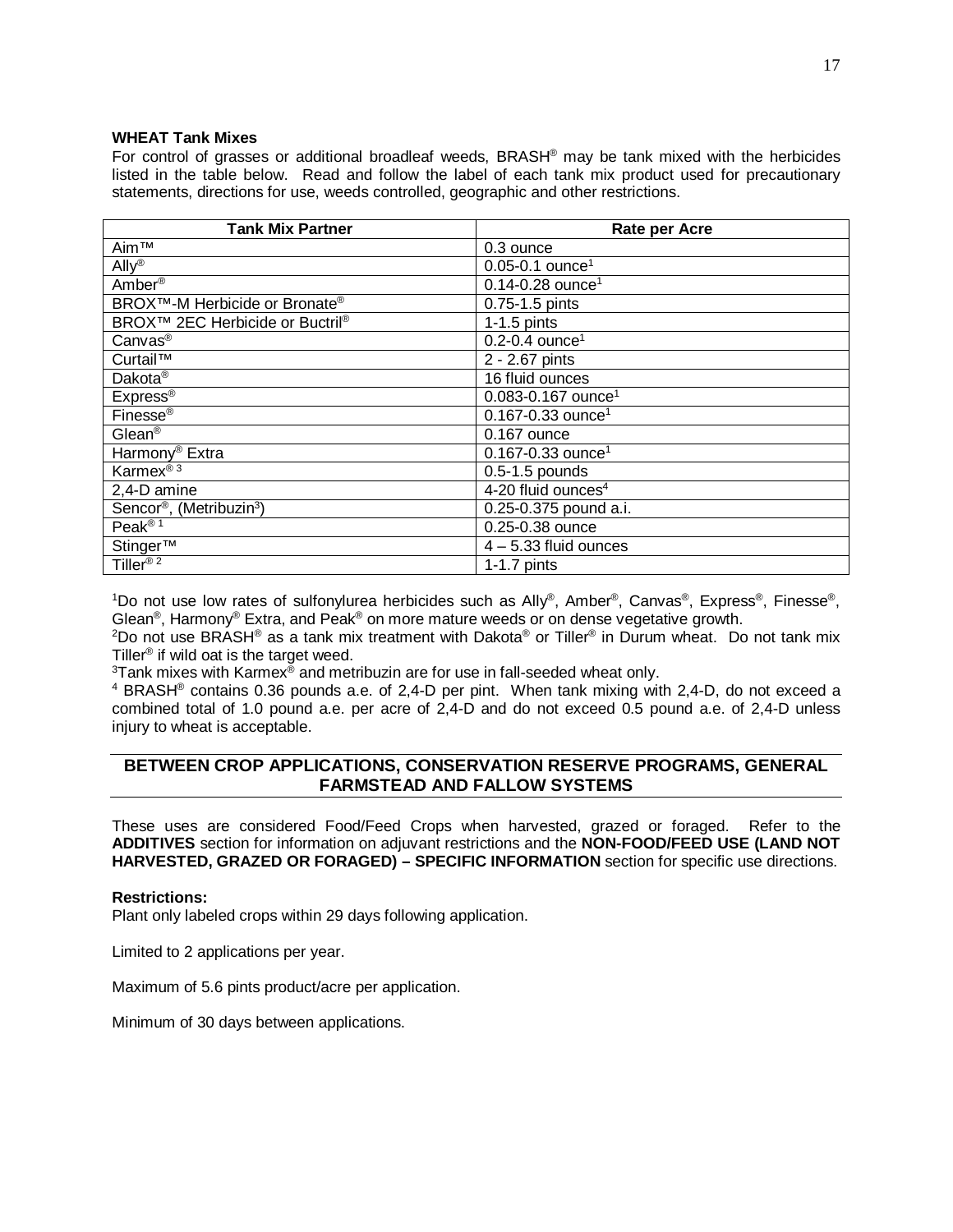## **NON-FOOD/FEED USE (LAND NOT HARVESTED, GRAZED OR FORAGED) – SPECIFIC INFORMATION**

## **Between Crop Applications**

#### **PREPLANT DIRECTIONS (POSTHARVEST, FALLOW, CROP STUBBLE, SET-ASIDE) FOR BROADLEAF WEED CONTROL:**

BRASH<sup>®</sup> can be applied either postharvest in the fall, spring, or summer during the fallow period or to crop stubble/set-aside acres. Apply BRASH® as a broadcast or spot treatment to emerged and actively growing weeds after crop harvest (postharvest) and before a killing frost or in the fallow cropland or crop stubble the following spring or summer.

Refer to the **Crop Rotational Restrictions** and **General Restrictions and Limitations** for the recommended interval between application and planting to prevent crop injury.

#### **Rates and Timings:**

Apply 0.5-5.6 pints of BRASH® per acre. Refer to the **ANNUAL WEEDS** and **BIENNIAL AND PERRENIAL WEEDS Application Rate and Timing** tables to determine the use rates for specific targeted weed species. Retreatments may be made as needed; however, do not exceed a total of 8 pints of BRASH<sup>®</sup> per treated acre during a growing season. For best performance, apply BRASH<sup>®</sup> when annual weeds are less than 6" tall, when biennial weeds are in the rosette stage and to perennial weed regrowth in late summer or fall following a mowing or tillage treatment. The most effective control of upright perennial broadleaf weeds such as Canada thistle and Jerusalem artichoke occurs if BRASH<sup>®</sup> is applied when the majority of weeds have at least 4-6" of regrowth or for weeds such as field bindweed and hedge bindweed that are in or beyond the full bloom stage.

Avoid disturbing treated areas following application. Treatments may not kill weeds that develop from seed or underground plant parts such as rhizomes or bulblets, after the effective period for BRASH®. For seedling control, a follow-up program or other cultural practices could be instituted.

## **Fallowland (crop stubble on idle land, or postharvest to crops, or between crops) Restrictions:**

Plant only labeled crops within 29 days following application.

Limited to 2 applications per year.

Maximum of 5.6 pints product/acre per application.

Minimum of 30 days between application.

## **Between Crop Tank Mixes**

Apply 0.5-2 pints of BRASH® per acre in tank mixes with one or more of the following herbicides for control of annual weeds, or 2-8 pints of BRASH<sup>®</sup> per acre for control of biennial and perennial weeds:

> Aim™ Glyphosate<br>Ally® Gramoxone Gramoxone<sup>®</sup> Extra<br>Kerb™ Amber<sup>®</sup> Atrazine Landmaster® BW Curtail™ Paramount® Cyclone® Sencor® Distinct<sup>®</sup> Tordon™ 22K<br>Fallow Star™ Touchdown<sup>®</sup> Fallow Star<sup>™</sup> Touch<br>Fallowmaster<sup>®</sup> 2,4-D Fallowmaster<sup>®</sup> Finesse®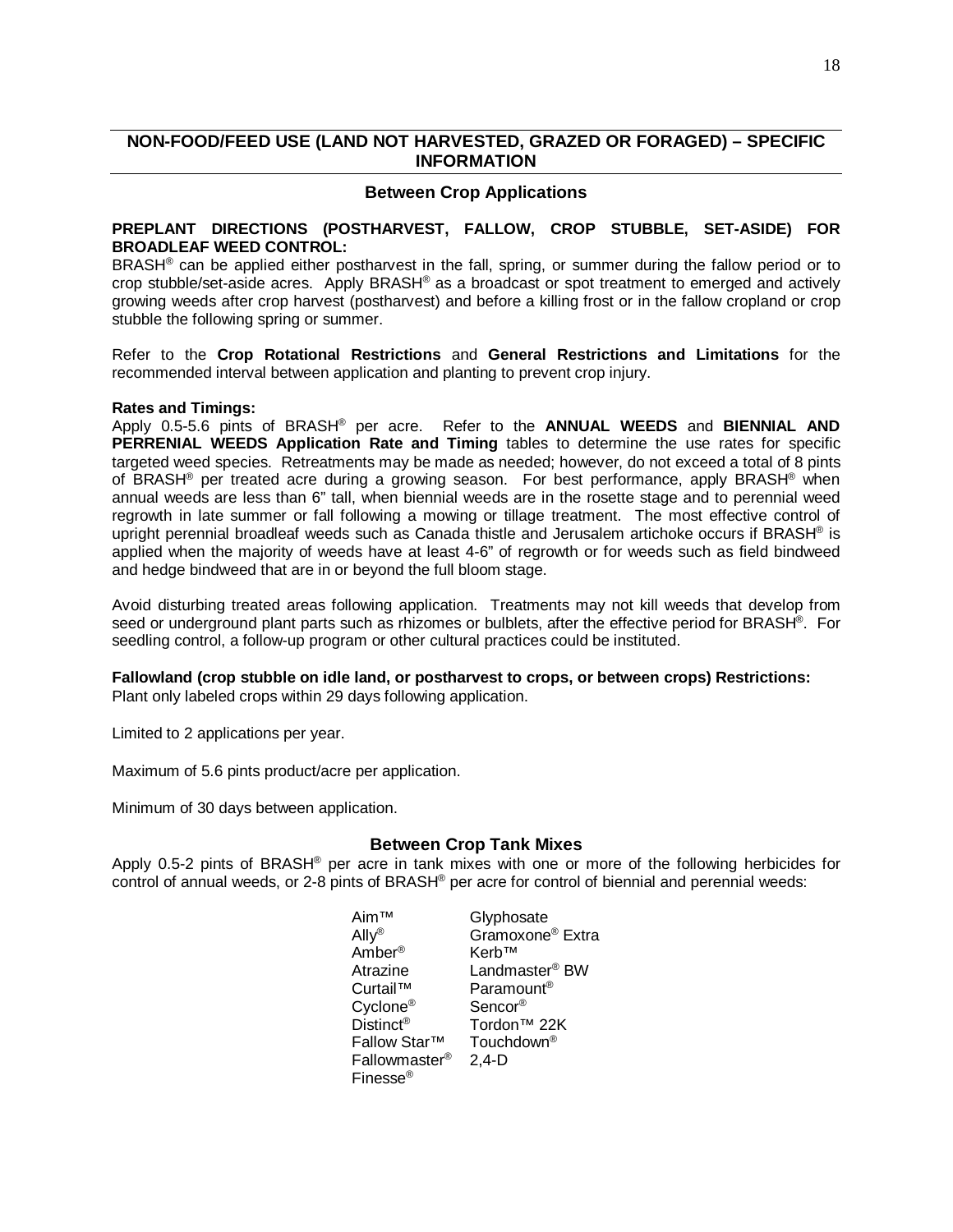## **CONSERVATION RESERVE PROGRAMS AND GENERAL FARMSTEAD**

BRASH® is recommended for use for Conservation Reserve Programs, general farmstead (non-cropland only), weed and brush control, or use in State Recognized Noxious Weed areas (non-cropland areas).

Refer to the **ANNUAL WEEDS** and **BIENNIAL AND PERRENIAL WEEDS Application Rate and Timing** tables for rate selection based on targeted weed or brush species. Some weed species will require tank mixes for adequate control.

Rates above 4 pints of BRASH® per acre are for spot treatments only. Do not exceed a total of 8 pints of BRASH® per treated acre during a growing season.

#### **Grasses in Conservation Reserve Program Areas**

**Annual Broadleaf Weeds** – Apply when weeds are actively growing. Use higher rates on older weeds. Excessive injury may result if applied to young grasses with fewer than 6 leaves or prior to grasses being well established.

**Biennial and Perennial Broadleaf Weeds** – BRASH® may be used to suppress or control biennial and perennial broadleaf weeds in established grasses. Apply to actively growing weeds. Treat biennial weeds when they are in the seedling to rosette stage and before flower stalks become apparent. Treat perennial weeds in the bud to bloom stage.

#### **Grasses in Conservation Reserve Program Areas Restrictions:**

The preharvest interval (PHI) is 7 days (cut forage for hay).

Postemergence: Limited to 2 applications per year.

Maximum of 5.6 pints product/acre per application.

Minimum of 30 days between application.

If grass is to be cut for hay, Agricultural Use Requirements for the Worker Protection Standard are applicable.

For program lands, such as Conservation Reserve Program, consult program rules to determine whether grass or hay may be used. The more restrictive requirements of the program rules or this label must be followed.

## **Farmstead and Fencerow Treatment**

## **Application Instructions**

BRASH® may be applied using water or oil and water emulsions in spot application to control undesirable vegetation using handgun or similar types of application equipment. In addition to weed species listed in the **ANNUAL WEEDS** and **BIENNIAL AND PERRENIAL WEEDS Application Rate and Timing** tables, these treatments may be used to control or suppress woody plant species listed below.

The following list of trees and vines can be controlled on farmsteads and fencerows as foliar, basal, or cut surface treatments:

| Alder      | Dogwood               | Kudzu          | Rose, McCartney   |
|------------|-----------------------|----------------|-------------------|
| Ash        | Elm                   | Locust, Black  | Rose, Multiflora  |
| Aspen      | Grape                 | Maple          | Sagebrush, Fringe |
| Basswood   | Greenbriar            | Mesquite       | Sassafras         |
| Beech      | Hawthorn (Thornapple) | Oak            | Spruce            |
| Blackberry | Hemlock               | Oak, Poison    | Sumac             |
| Blackgum   | Hickory               | Olive, Russian | Sweetgum          |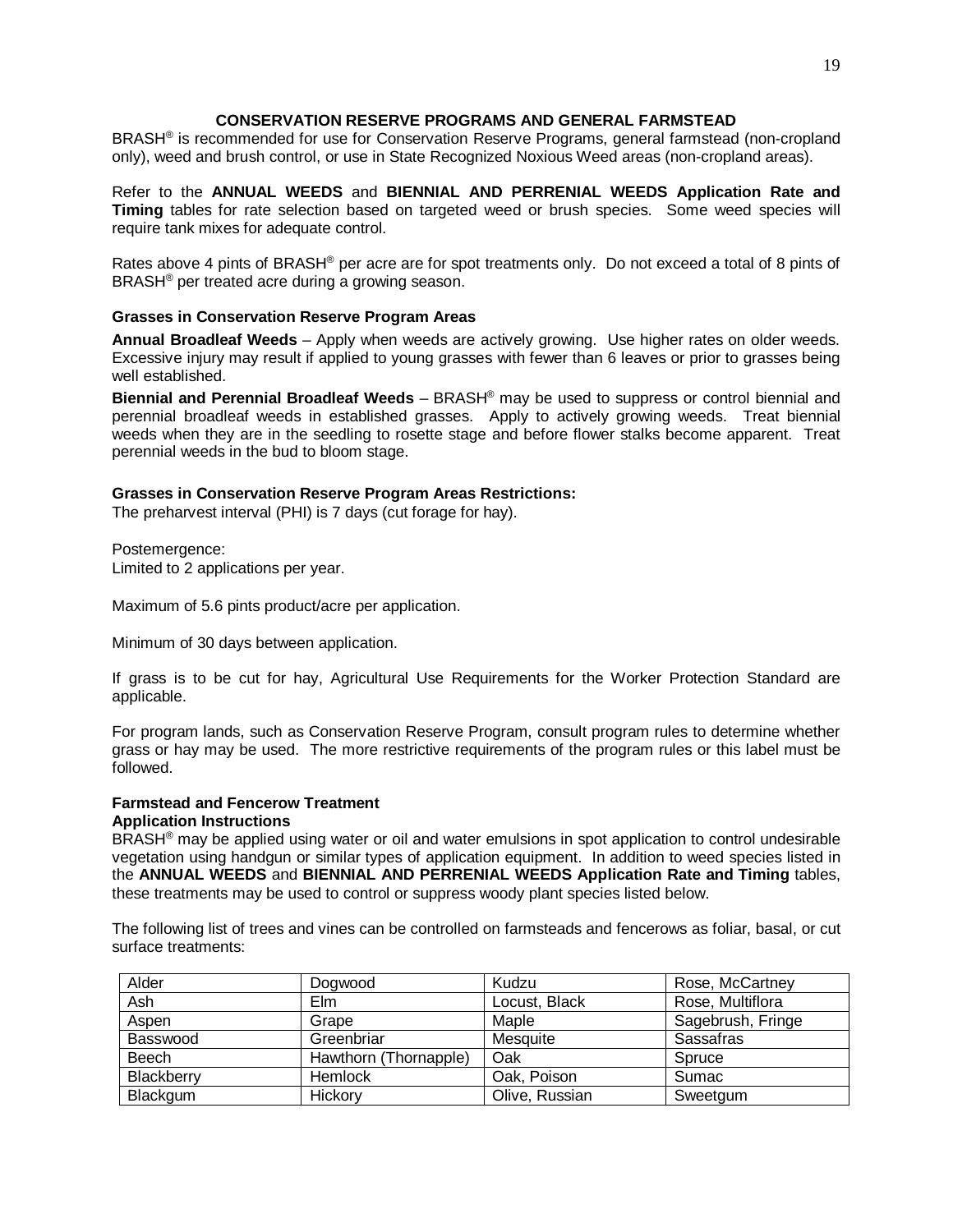| Cedar        | Honeylocust | Persimmon, Eastern     | Sycamore   |
|--------------|-------------|------------------------|------------|
| Cherry       | Honeysuckle | Pine                   | Tarbrush   |
| Chinguapin   | Hornbeam    | Plum, Sand (Wild Plum) | Willow     |
| Cottonwood   | Huckleberry | Poplar                 | Witchhazel |
| Creosotebush | Huisache    | Rabbitbrush            | Yaupon     |
| Dewberry     | Ivy, Poison | Redcedar, Eastern      | Yucca      |

To prepare oil and water emulsions, mix in the order and proportions indicated below. The solution should remain milky colored without an oily layer on top when under agitation. If an oily layer forms, increase the amount of emulsifier or change to a more effective emulsifier.

Do not exceed 40 gallons of spray solution per treated acre per application. Forty gallons of spray solution contains 1.0 lb a.e. dicamba and 2.87 lb a.e. 2,4-D. Spray individual plants to wet. Do not allow this spray mixture to come into contact with desirable vegetation.

To control brush, briars, and weeds along fencerows surrounding pasture and ranch lands, and fallow fields, use a tank mix of 2.5% BRASH®, 87.5% water, 10% diesel fuel, and sufficient emulsifier (to mix the diesel and emulsifier). The diesel oil in this tank mix will damage or kill desirable grasses and should not be used in pastures or where damage to desirable species cannot be tolerated.

- 1. **Water:** Begin by agitating a thoroughly clean sprayer tank with the desired quantity of clean water. Maintain constant agitation during complete mixing procedure.
- 2. **Emulsifier:** Add 0.5% volume to volume
- 3. **BRASH®:** Add 2.5 gallons per 100 gallons of total intended solution.
- 4. **Diesel Oil:** Add 10 gallons per 100 gallons of total intended solution.

Maintain constant agitation during application. Under good agitation, the spray solution should be milky white with no oily layer on top. If an oily layer forms, increase the amount of emulsifier or change to a more effective emulsifier.

## **CRP, Farmstead and Fencerow Treatment Restrictions, Postemergence – annual and perennial weeds:**

Limited to 2 applications per year.

Maximum of 5.6 pints product/acre per application.

Minimum of 30 days between application.

## **CRP, Farmstead and Fencerow Treatment Restrictions, Postemergence – woody plants:**

Limited to 1 application per year.

Maximum of 11 pints/acre per year.

Applications to non-cropland areas are not applicable to treatment of commercial timber or other plants being grown for sale or other commercial use, or for commercial seed production, or for research.

## **For Spraying Foliar Applications**

- 1. Spray when leaves have reached full size but have not hardened due to drought or maturity.
- 2. Spray individual plants to wet with handgun.
- 3. For larger stems (up to 3" in diameter) and hard to control species, direct spray stream to base of stems to wet the stem at soil surface in addition to wetting the foliage.
- 4. Do not apply under drip line of desirable trees or adjacent to desirable vegetation.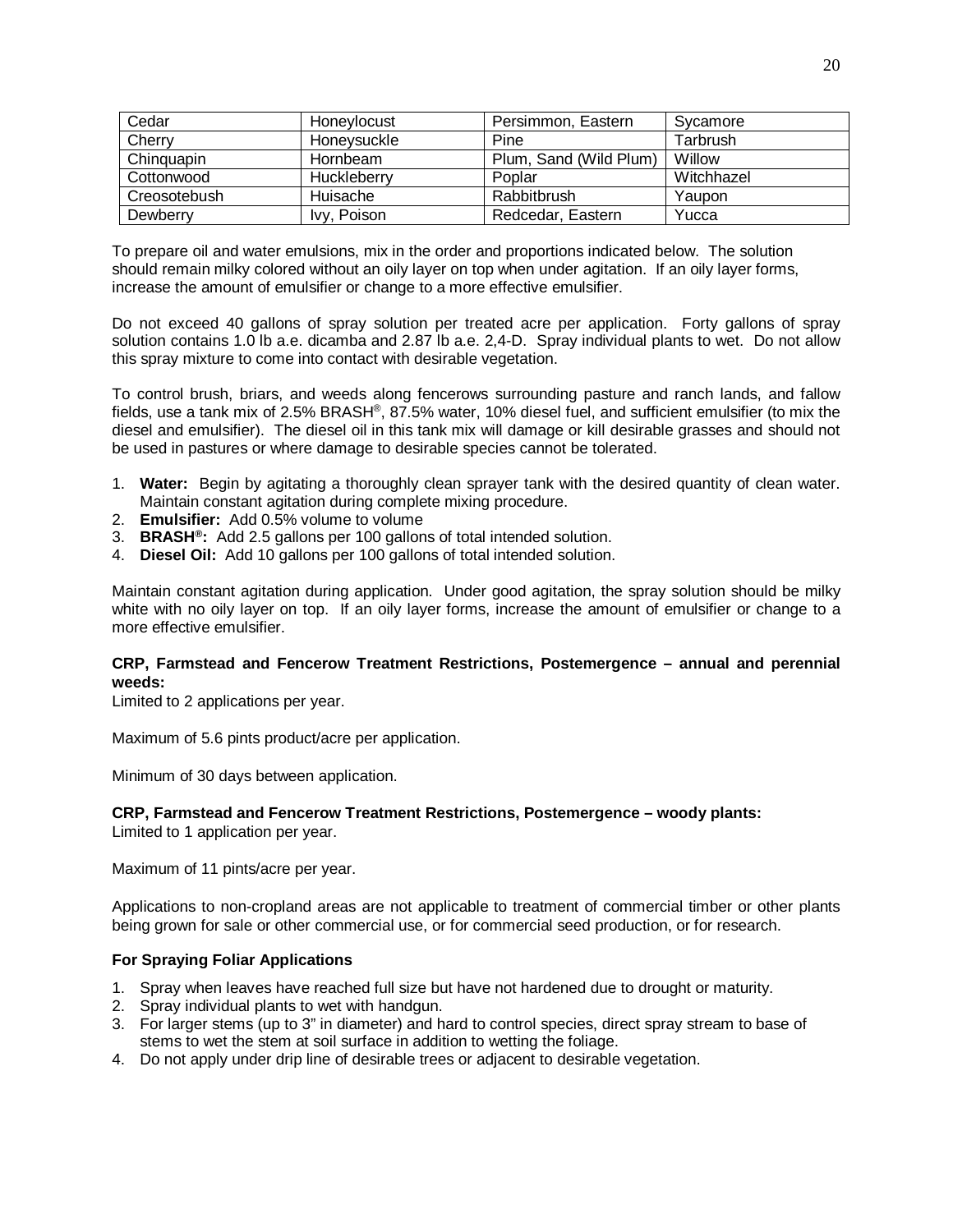#### **For Dormant Basal Applications**

- 1. Increase diesel content to 15% or 15 gallons/100 gallons of total mixture.
- 2. Spray in late winter and early spring before plants break dormancy.
- 3. Spray the bottom 24" of stem to wet on all sides.
- 4. For larger stems (up to 3" in diameter) and hard to kill species, direct spray solution to base of stems to wet the soil at the stem/soil junction in addition to wetting the stem.
- 5. Do not apply under drip line of desirable trees or adjacent to desirable vegetation.

## **Cut Surface Treatments**

BRASH® may be applied as a cut surface treatment for control of unwanted trees and prevention of sprouts of cut trees. Use BRASH<sup>®</sup> in an undiluted state.

**FRILL OR GIRDLE TREATMENTS:** Make a continuous cut or a series of overlapping cuts using an axe to girdle tree trunk. Spray or paint cut surface with BRASH®.

**STUMP TREATMENTS:** Spray or paint freshly cut surface with BRASH®. The cambium layer (the layer adjacent to the bark) should be thoroughly wet. Treat stumps within 6 hours after cutting.

## **PREPLANT APPLICATION DIRECTIONS FOR BROADLEAF CONTROL IN CROPLAND ROTATED TO WHEAT (POST-HARVEST / FALLOW / STUBBLE / SET-ASIDE) IMPORTANT**

Before using this product, read and carefully observe all applicable directions, restrictions, and precautionary statements in this booklet and on the container label.

## **WEEDS CONTROLLED**

BRASH®, when applied at the specified rates, will control the ANNUAL and BIENNIAL weeds and suppress the PERENNIAL weeds listed below.

| <b>ANNUALS</b>        |                                 |                         |  |  |  |
|-----------------------|---------------------------------|-------------------------|--|--|--|
| Buckwheat, Wild       | <b>Mustards</b>                 | Salsify, Western        |  |  |  |
| Cockle, Cow           | Nightshade, Black               | Smartweed, Pennsylvania |  |  |  |
| Cocklebur, Common     | Pigweed, Redroot (Carelessweed) | Sowthistle, Annual      |  |  |  |
| Knotweed              | Pigweed, Rough                  | Sunflower               |  |  |  |
| Kochia                | Purslane, Common                | Tansymustard            |  |  |  |
| Lambsquarters, Common | Ragweed, Common                 | Thistle, Russian        |  |  |  |
| Mallow, Common        | Sage, Lanceleaf                 | Velvetleaf              |  |  |  |
| <b>BIENNIALS</b>      |                                 |                         |  |  |  |
| Carrot, Wild          | Starthistle, Yellow             | Thistle, Musk           |  |  |  |
| Ragwort, Tansy        | Thistle, Bull                   | Thistle, Plumeless      |  |  |  |
| <b>PERENNIALS</b>     |                                 |                         |  |  |  |
| Bindweed, Field       | Dock, Curly                     | Thistle, Canada         |  |  |  |

## **RATES AND TIMINGS**

Application may be made to fallow land, wheat stubble or land to be rotated to wheat. Application should be made to emerged and actively growing weeds. Use higher rate when treating dense vegetative growth. Avoid disturbing treated areas for seven days following application.

Wheat injury may occur if the interval between application and planting is less than 10 days for each pint per acre of BRASH® used. Exclude days when ground is frozen.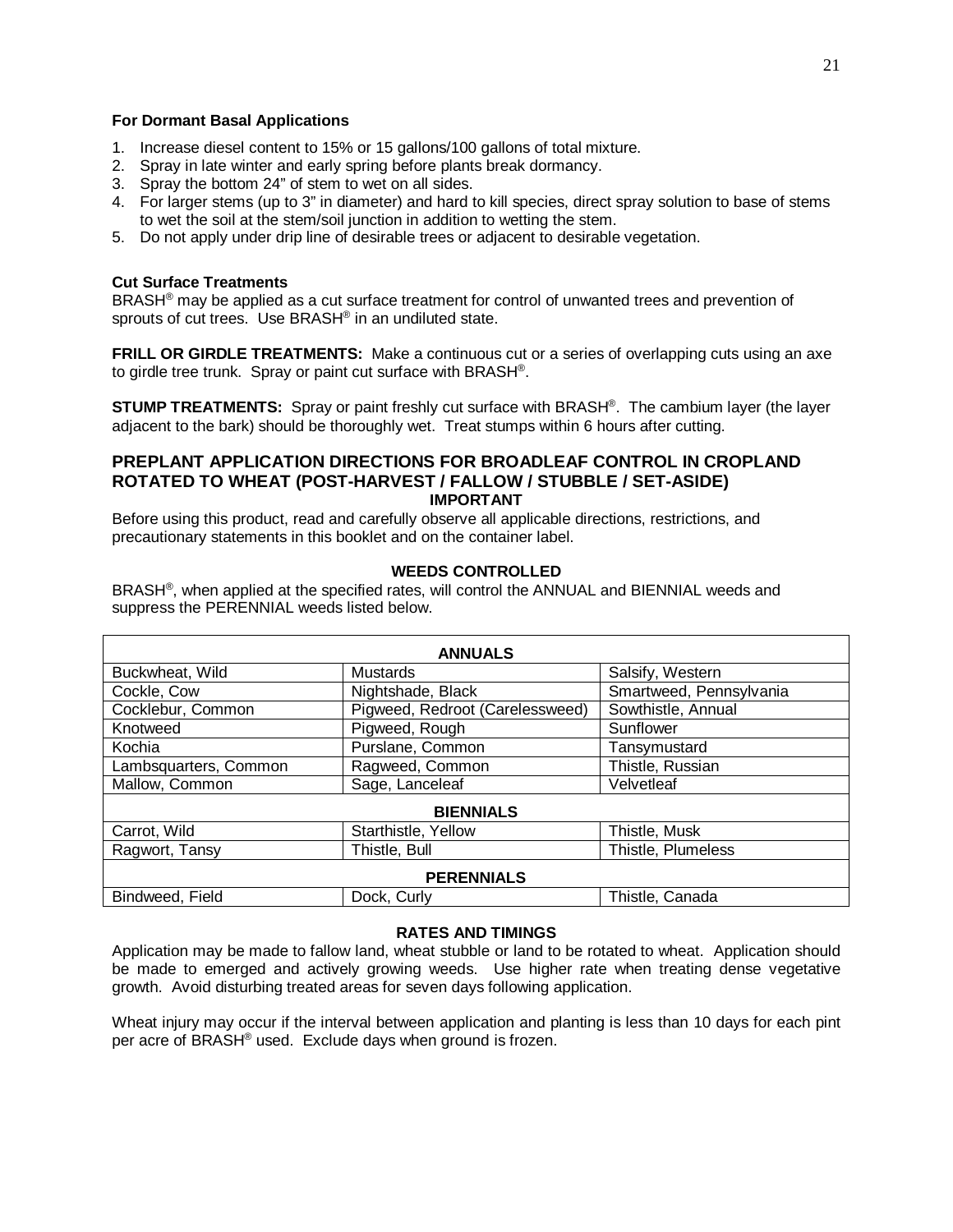|                                   | <b>Broadcast Rate</b>   |  |
|-----------------------------------|-------------------------|--|
| Weed Type & Stage                 | per Treated Acre Amount |  |
| Annual                            |                         |  |
| Small, actively growing           | $1.0 - 1.5$ pints       |  |
| (less than 4 inches)              |                         |  |
| Established weed growth           | $1.5 - 3.0$ pints       |  |
| (greater than 4 inches)           |                         |  |
| <b>Biennial</b>                   |                         |  |
| Rosette diameter                  |                         |  |
| (3 inches or less)                | $1.5 - 2.0$ pints       |  |
| (3 inches or more)                | $2.0 - 4.0$ pints       |  |
| Greater than 4 inches, tillering  | 4.0 pints               |  |
| bolted or flowering               |                         |  |
| <b>Perennial</b>                  |                         |  |
| Suppression or top growth control | $2.0 - 4.0$ pints       |  |
| <b>Seasonal Control</b>           | $4.0 - 5.6$ pints       |  |

Add 0.5% v/v of an agriculturally approved surfactant to BRASH<sup>®</sup> when used alone or in a tank mix. The addition of a surfactant will enhance spray coverage and the herbicide's penetration of weed foliage.

Retreatments may be made as needed; however, do not exceed a total of 11 pints of BRASH® per treated acre.

## **Cropland Rotated to Wheat (Post-Harvest / Fallow / Stubble / Set-Aside) Restrictions:**

Plant only labeled crops within 29 days following application.

Limited to 2 applications per year.

Maximum of 5.6 pints product/acre per application.

Minimum of 30 days between applications.

#### **TANK MIX TREATMENTS**

BRASH<sup>®</sup> may be tank mixed with one or more of the following herbicides for control of grasses or additional broadleaf weeds. Read and follow the label of each tank mix product used for precautionary statements, directions for use, rates and timings, weeds controlled, geographic or other restrictions. Add 0.5% v/v of an agriculturally approved surfactant to all tank mixes.

| <b>Herbicide</b>                        | Rate per Treated Acre (lb ai) |
|-----------------------------------------|-------------------------------|
| Atrazine                                | $1/2$ to $3.0$                |
| Chlorsulfuron (Glean <sup>®</sup> )     | $0.016$ to $0.024$            |
| Star™<br>Original<br>(Glv<br>Glyphosate | 1/4 to $2.0$<br>or            |
| Roundup <sup>®</sup> )                  |                               |
| Metribuzin                              | 1/3 to $3/4$                  |
| Paraguat                                | $1/2$ to $1.0$                |

## **RIGHTS-OF-WAY (Roadways, Utility, Railroad, Highway, Pipeline)**

When used as directed, BRASH® will control or suppress many herbaceous broadleaf weeds (annual, biennial and perennial) as well as many unwanted woody plant and vine species. Regardless of the species to be controlled, spray volumes should be high enough to allow for good spray coverage. Make applications when weeds and brush are actively growing.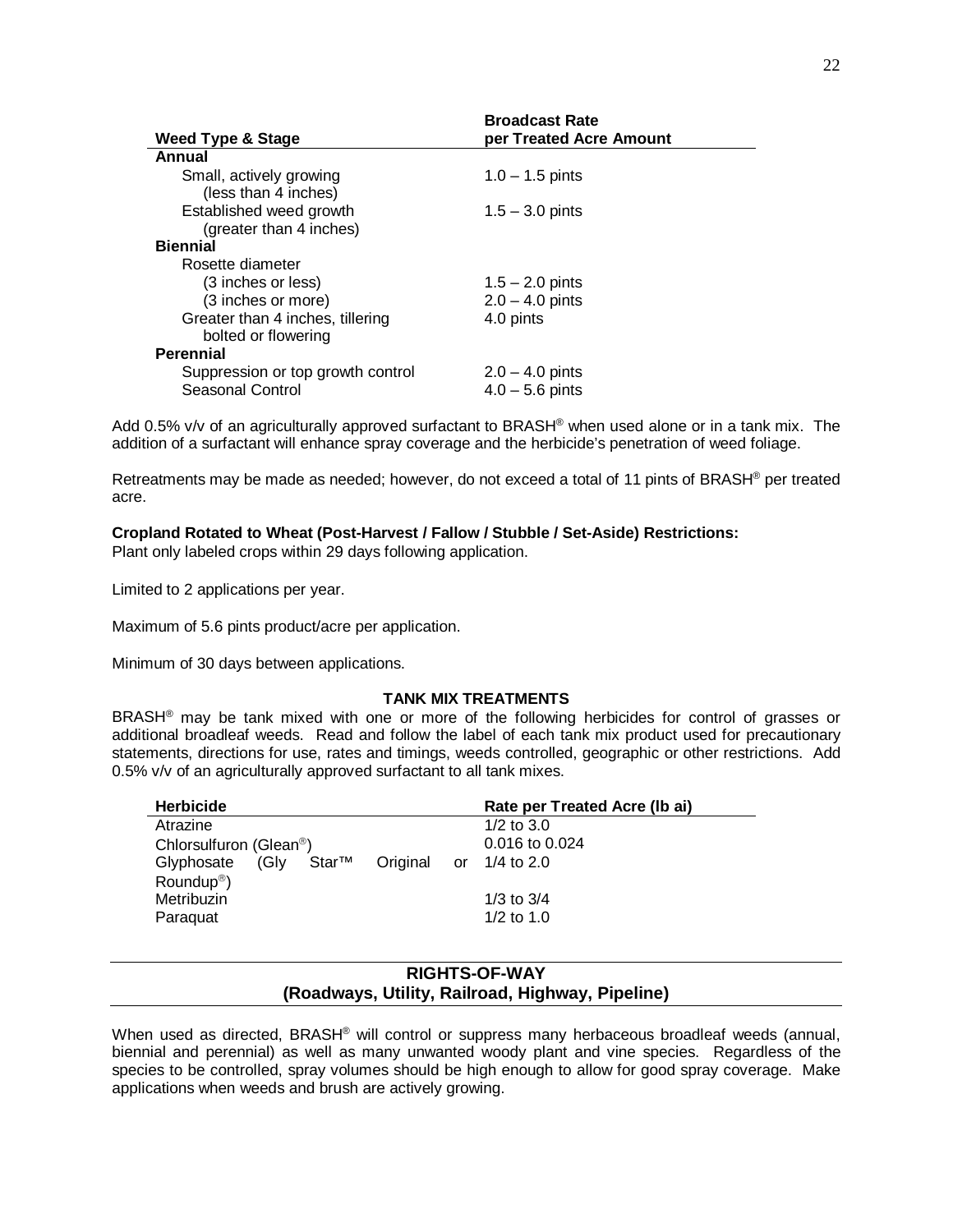Refer to the **ANNUAL WEEDS** and **BIENNIAL AND PERRENIAL WEEDS Application Rate and Timing** tables for rate selection based on targeted weed or brush species. Some weed species will require tank mixes for adequate control.

The addition of surfactants can increase control. Biennials are best controlled in the rosette stage. Regrowth may occur in resistant species.

**HERBACEOUS BROADLEAF WEED CONTROL:** Apply 2 to 5  $\frac{1}{2}$  pints of BRASH<sup>®</sup> in 20 to 100 gallons of water per treated acre. When using low volume application equipment, 3 to 20 gallons of water per acre is acceptable. 2 to 4 pints per acre of BRASH® is recommended for annuals, 3 to 5 pints per acre for biennials and 5 ½ pints per acre for established perennials.

**BRUSH AND VINE CONTROL – High Volume Foliar Spot Applications:** Mix 6 to 8 pints of BRASH® in enough water to make 100 gallons of spray mix. When using low-volume application equipment, 3 to 20 gallons of water per acre is acceptable. Spray volume applied will depend on the size and density of the brush to be treated, but do not apply more than 8 pints of product per treated acre. Direct the spray to treat all foliage, stems, and root collars to wet.

**BRUSH AND VINE CONTROL – Broadcast Applications with Ground Equipment:** Apply 6 to 8 pints of BRASH® in 20 to 100 gallons of water per treated acre. When using low-volume application equipment, 3 to 20 gallons of water per acre is acceptable. Spray volume applied will depend on the size and density of the brush to be treated, but do not apply more than 8 pints of product per treated acre. Spray all foliage, stems, and root collars to wet.

**AERIAL APPLICATIONS:** Aerial applications may be made to control either herbaceous or woody plants. Apply 1 to 3 quarts of BRASH<sup>®</sup> for herbaceous weeds or 6 to 8 pints for woody brush and vines in 5 to 40 gallons of water per acre. Coverage is important, so increase spray volume when treating dense stands of brush or weeds. Do not apply more than 8 pints of product per treated acre.

## **TANK MIX TREATMENTS**

**READ AND FOLLOW THE LABEL OF EACH TANK MIX PRODUCT USED FOR PRECAUTIONARY STATEMENTS, DIRECTIONS FOR USE, AND OTHER RESTRICTIONS.** For broader spectrum control, BRASH<sup>®</sup> may be tank mixed with one or more of the following herbicides for non-cropland use (e.g. railroad, highway, pipeline, etc.).

| Amitrole        | Diquat            | Maleic hydrazide   | Simazine            |
|-----------------|-------------------|--------------------|---------------------|
| Asulam          | Diuron            | Mefluidide         | Sulfometruon methyl |
| Atratol         | Fenac             | Metsulfuron methyl | Sulfosate           |
| <b>Bromacil</b> | Fosamine ammonium | <b>MSMA</b>        | Tebuthiuron         |
| Clorflurecol    | Glyphosate        | Norflurazon        | Triclopyr           |
| Chlorsulfuon    | Glufosinate       | Paraquat           | $2,4-D$             |
| Clopyralid      | Hexazinone        | Pendimethalin      | $2,4-DP$            |
| Dalapon         | Imazapyr          | Picloram           |                     |
| Dicamba         | Imazameth         | Prodiamine         |                     |

Due to variations in formulated products and water supplies, a compatibility test is recommended prior to actual tank mixing.

All intended tank mix combinations should be used only in recommended areas on the same broadleaf weed species found on both labels. For application methods and other use specifications, use the most restricted limitations from labeling of both products.

## **RIGHTS-OF-WAY RESTRICTIONS:**

• Postemergence (annual & perennial weeds): Do not make more than 2 applications per year.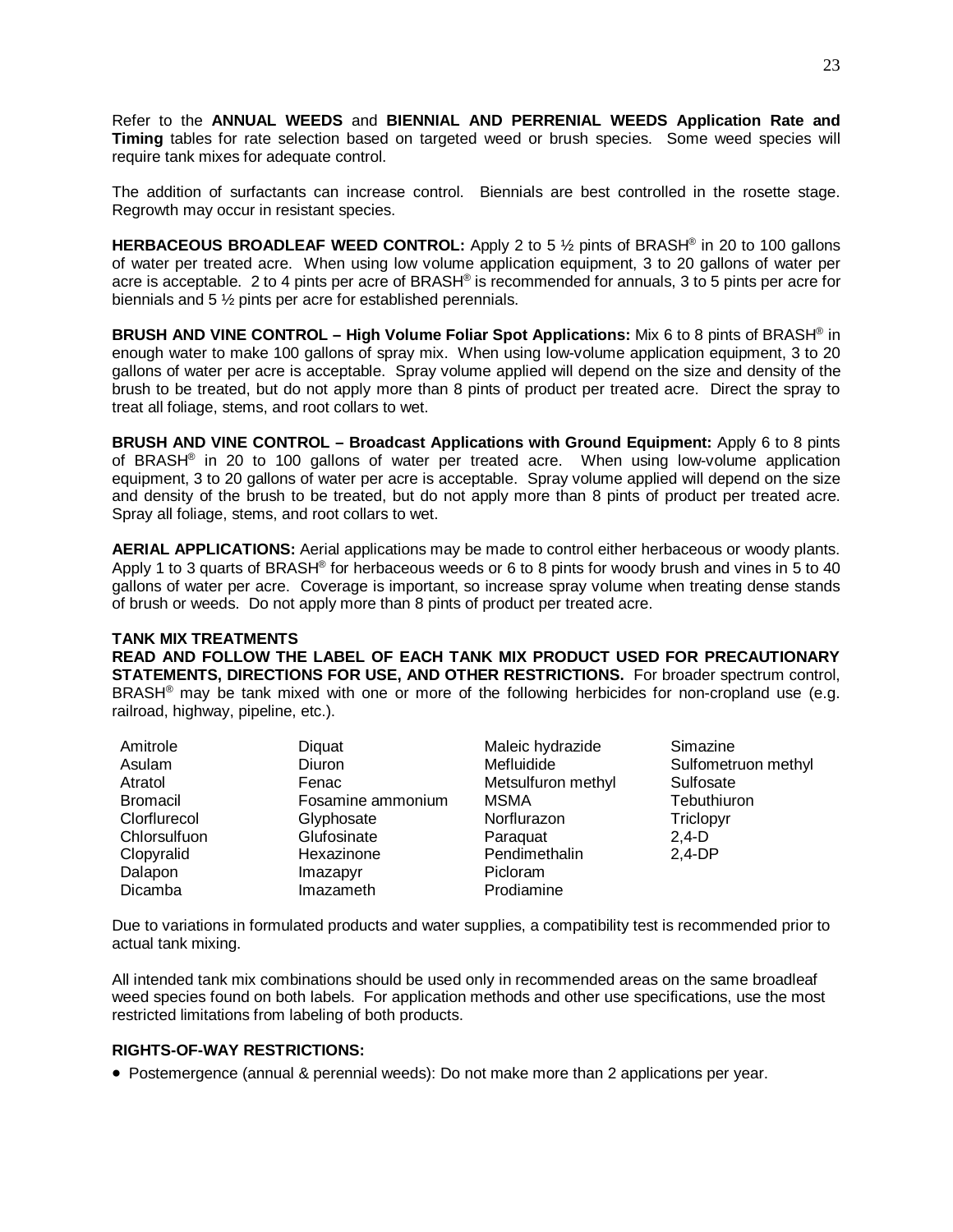- Postemergence (annual & perennial weeds): Do not apply more than  $5\frac{1}{2}$  pints per acre per application.
- Postemergence (annual & perennial weeds): Minimum spray interval between applications is 30 days.
- Postemergence (woody plants): Do not make more than 1 application per year.
- Postemergence (woody plants): Do not apply more than 8 pints per acre per application.

Applications to non-cropland areas are not applicable to treatment of commercial timber or other plants being grown for sale or other commercial use, or for commercial seed production, or for research purposes.

BRASH® contains 0.36 pounds a.e. of 2,4-D per pint. When tank mixing with products that contain 2,4-D, do not exceed a combined total of 4.0 pounds of a.e. per acre per year.

BRASH® contains 0.125 pounds a.e. of dicamba per pint. When tank mixing with products that contain dicamba, do not exceed a combined total of 1.0 pound of a.e. per acre per application.

#### WARRANTY DISCLAIMER

The directions for use of this product must be followed carefully. TO THE EXTENT CONSISTENT WITH APPLICABLE LAW, (1) THE GOODS DELIVERED TO YOU ARE FURNISHED "AS IS" BY MANUFACTURER OR SELLER AND (2) MANUFACTURER AND SELLER MAKE NO WARRANTIES, GUARANTEES, OR REPRESENTATIONS OF ANY KIND TO BUYER OR USER, EITHER EXPRESS OR IMPLIED, OR BY USAGE OF TRADE, STATUTORY OR OTHERWISE, WITH REGARD TO THE PRODUCT SOLD, INCLUDING, BUT NOT LIMITED TO MERCHANTABILITY, FITNESS FOR A PARTICULAR PURPOSE, USE, OR ELIGIBILITY OF THE PRODUCT FOR ANY PARTICULAR TRADE USAGE. UNINTENDED CONSEQUENCES, INCLUDING BUT NOT LIMITED TO INEFFECTIVENESS, MAY RESULT BECAUSE OF SUCH FACTORS AS THE PRESENCE OR ABSENCE OF OTHER MATERIALS USED IN COMBINATION WITH THE GOODS, OR THE MANNER OF USE OR APPLICATION, INCLUDING WEATHER, ALL OF WHICH ARE BEYOND THE CONTROL OF MANUFACTURER OR SELLER AND ASSUMED BY BUYER OR USER. THIS WRITING CONTAINS ALL OF THE REPRESENTATIONS AND AGREEMENTS BETWEEN BUYER, MANUFACTURER AND SELLER, AND NO PERSON OR AGENT OF MANUFACTURER OR SELLER HAS ANY AUTHORITY TO MAKE ANY REPRESENTATION OR WARRANTY OR AGREEMENT RELATING IN ANY WAY TO THESE GOODS.

## LIMITATION OF LIABILITY

TO THE EXTENT CONSISTENT WITH APPLICABLE LAW, IN NO EVENT SHALL MANUFACTURER OR SELLER BE LIABLE FOR SPECIAL, INCIDENTAL, OR CONSEQUENTIAL DAMAGES, OR FOR DAMAGES IN THE NATURE OF PENALTIES RELATING TO THE GOODS SOLD, INCLUDING USE, APPLICATION, HANDLING, AND DISPOSAL. MANUFACTURER OR SELLER SHALL NOT BE LIABLE TO BUYER OR USER BY WAY OF INDEMNIFICATION TO BUYER OR TO CUSTOMERS OF BUYER, IF ANY, OR FOR ANY DAMAGES OR SUMS OF MONEY, CLAIMS OR DEMANDS WHATSOEVER, RESULTING FROM OR BY REASON OF, OR RISING OUT OF THE MISUSE, OR FAILURE TO FOLLOW LABEL WARNINGS OR INSTRUCTIONS FOR USE, OF THE GOODS SOLD BY MANUFACTURER OR SELLER TO BUYER. ALL SUCH RISKS SHALL BE ASSUMED BY THE BUYER, USER, OR ITS CUSTOMERS, BUYER'S OR USER'S EXCLUSIVE REMEDY, AND MANUFACTURER'S OR SELLER'S TOTAL LIABILITY SHALL BE FOR DAMAGES NOT EXCEEDING THE COST OF THE PRODUCT.

If you do not agree with or do not accept any of directions for use, the warranty disclaimers, or limitations on liability, do not use the product, and return it unopened to the Seller, and the purchase price will be refunded.

#### **REGISTERED TRADEMARKS**

BROX™, Fallow Star™ and Gly Star™ are trademarks of Albaugh, Inc. Basagran® and Laddok® are registered trademarks of BASF Ag Products.